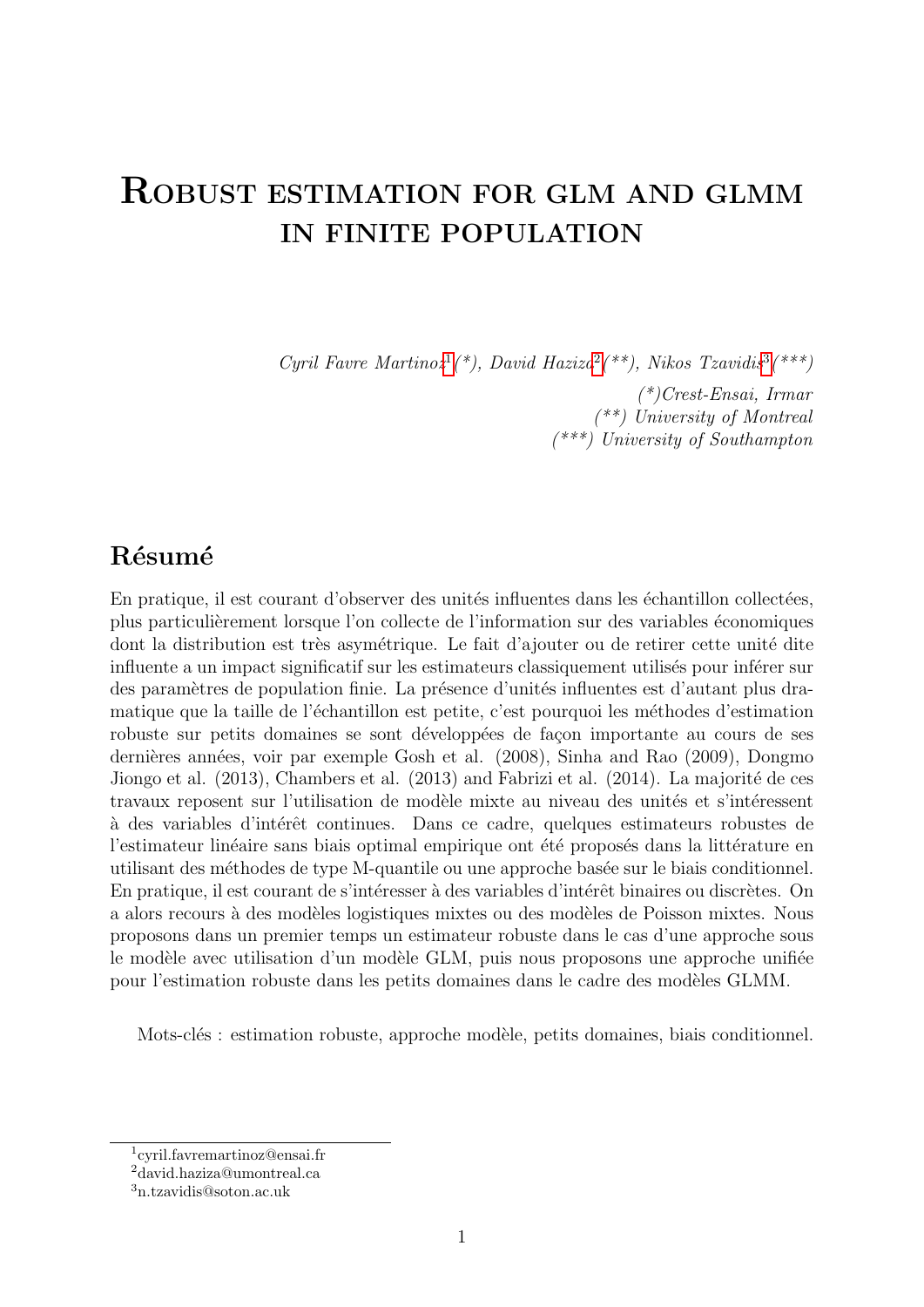## Abstract

Influential units occur frequently in surveys, especially in the context of business surveys that collect economic variables whose distribution are highly skewed. A unit is said to be influential when its inclusion or exclusion from the sample has an important impact on the magnitude of survey statistics. Robust small area estimation has received a lot of attention in recent years; see Gosh et al. (2008), Sinha and Rao (2009), Dongmo Jiongo et al. (2013), Chambers et al. (2013) and Fabrizi et al. (2014), among others. So far, researchers have mainly focused on unit level models and continuous characteristics of interest. Several robust versions of the empirical best linear unbiased predictor based on linear mixed models (LMM) have been proposed in the literature, including an M-quantile regression approach and an approach based on the concept of conditional bias of a unit. In practice, one must often face binary and count data. In this case, methods based on LMMs are not suited. We first propose a robust estimator in a general model-based framework with the use of generalized linear models and then we propose a unified framework for robust small area estimation in the context of generalized LMMs. We construct a general robust estimator based on the concept of conditional bias.

Keywords: robust estimation, model-based approach, small area, conditional bias.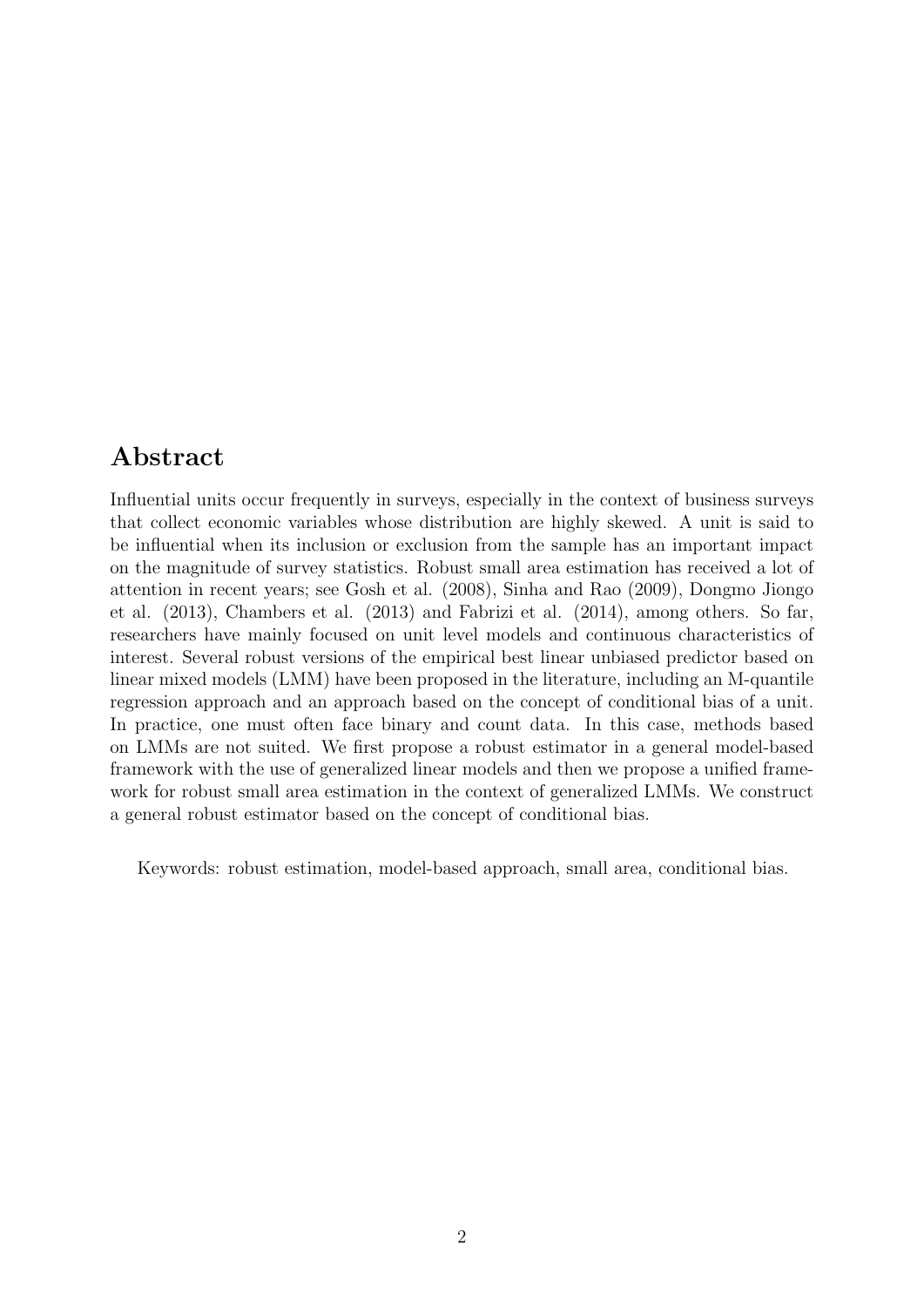## Introduction

Influential units are common feature of many sample surveys, especially in the context of business surveys, those variables of interest have highly skewed distribution. A unit is said to be influential when its inclusion or exclusion from the sample has an important impact on the magnitude of survey statistics. In presence of influential units, the Best Linear Unbiased Predictor is still unbiased but its variance can be very large. For continuous variables with the use of a linear model, some robust estimators have already been proposed, see Chambers (1986), Beaumont et al. (2013). In a small area context, some robust estimators have already been proposed for unit-level model using a linear mixed model, see Gosh et al. (2008), Sinha and Rao (2009), Dongmo Jiongo et al. (2013), Chambers et al. (2013) and Fabrizi et al. (2014), among others. So far, researchers have mainly focused on unit level models and continuous characteristics of interest. Several robust versions of the empirical best linear unbiased predictor based on linear mixed models (LMM) have been proposed in the literature, including an M-quantile regression approach and an approach based on the concept of conditional bias of a unit. In practice, one must often face binary and count data, which requires the use of generalized linear mixed models. For example, for a binary outcome in a frequentist approach, one can follow Jiang and Lahiri (2001), or Jiang (2003) who propose an empirical best predictor for generalized linear mixed models. These estimators are still very sensitive in presence of influential units that's why robust estimation is required. Some robust estimators have been proposed by Tzavidis et al. (2013) for count data and Chambers et al.(2014) for binary data using M-quantile regression approach. In this paper we propose in the first part an extension of the work of Beaumont et al. (2013) to a generalized linear model and we compare empirically the efficiency of the proposed robust estimator to the Empirical Best Predictor, and in the second part of this paper, we provide a robust estimator in a generalized linear mixed model in the special case of small area estimation.

## 1 Robust estimation for GLM in finite population

### 1.1 Model-based approach using GLM

In model-based inference for finite population sampling (e.g., Valliant, Dorfman and Royall,  $2000$ , the y-values of the N population units are assumed to be generated from some model. We denote by  $X$ , the known  $N$ -row matrix containing the vector of explanatory variables  $x_i^T$  in its *i*th row. A non-informative sample *s* is selected from the finite population U and is treated as fixed when making inferences. The interest lies in the prediction of a function of the population Y-values through the sample  $Y$  -values. To fix ideas, we assume that we are interested in predicting the random population total  $\theta = \sum_{i \in U} Y_i$ . We consider a set of n i.i.d random variable  $Y_i$  whose expected value is denoted by  $E(Y_i) = \mu_i$ and whose variance is denoted by  $Var(Y_i) = \sigma_i^2$ . We assume the distribution of  $Y_i$  is a member of the exponential family, so its probability density function can be written as

$$
f(y_i) = exp\left(\frac{y_i \gamma_i - b(\gamma_i)}{a(\phi)} + c(y_i, a(\phi))\right)
$$

where  $\phi$  denotes the scale parameter.

The exponential family have the following well-known properties which are crucial for estimation and inference.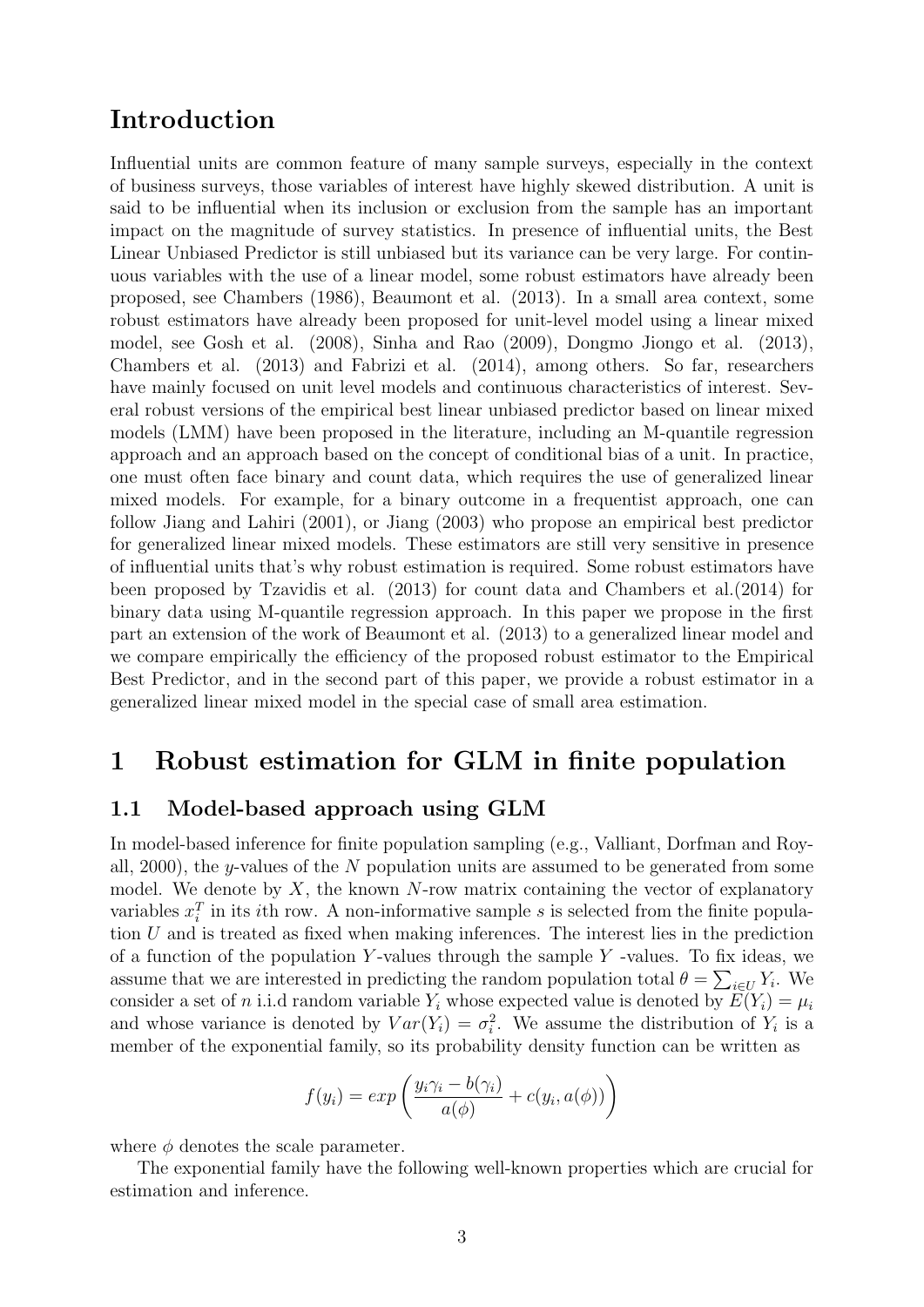For the exponential family, we have the following results :

$$
\mu_i = E(y_i) = \frac{\partial b(\gamma_i)}{\partial \theta_i}, \ V(Y_i) = a(\phi) \frac{\partial^2 b(\gamma_i)}{\partial \gamma_i^2}.
$$

The score function, denoted  $S(\gamma)$ , is defined as the derivative of the log-likelihood,  $S(\theta) = \partial l(\gamma, y, \phi)/\partial \gamma$ . The variance of the score function is called the Fisher information matrix, denoted by  $Var(S(\gamma)) = I(\gamma)$ .

We define the Log-likelihood as

$$
l(\gamma, \mathbf{y}, \mathbf{X}) = \log \prod_{i \in U} f(y_i | \gamma).
$$

It can been shown that  $\tilde{\beta}$ , the solution of the maximum likelihood, is also the solution of this estimating equation in matrix form on the population :

$$
\sum_{i \in U} \frac{Y_i - \mu_i}{a(\phi)} w_i g_\mu(\mu_i) x_i^T = 0 \tag{1}
$$

where  $w_i = [V(\mu_i)g_\mu(\mu_i)]^{-1}$  and  $g_\mu(\mu_i) = \partial g(\mu_i)/\partial \mu_i$ 

Assuming that we use a non-information design, we assume that  $\hat{\beta}$  is the solution of the sample estimating equation :

$$
\sum_{i \in S} \frac{Y_i - \mu_i}{a(\phi)} w_i g_\mu(\mu_i) x_i^T = 0 \tag{2}
$$

We note  $\boldsymbol{t}(y_i, \beta) = \frac{Y_i - \mu_i}{a(\phi)} w_i g_{\mu}(\mu_i) x_i^T$  and  $\boldsymbol{H}(y_i, \beta) = \frac{\partial t(y_i, u)}{\partial \beta}(y_i, \beta)$ .

In this context, the empirical best predictor (EBP) of  $\theta = \sum_{i \in U} Y_i$ , can be expressed as

$$
\hat{\theta}^{EBP} = \sum_{i \in S} Y_i + \sum_{i \in U \setminus S} h(\mathbf{x}_i^{\mathbf{T}} \hat{\beta}).
$$

where  $h = g^{-1}$ .

#### 1.2 The conditional bias in GLM

Now we want to express the conditional bias of  $\hat{\theta}^{EBP}$  under the model. In a model based approach, the conditional bias attached to unit i is  $B_i(y_i; \beta) = E(\hat{\theta} - \theta | s; Y_i = y_i)$ . The main problem here is that the EBP is no longer linear in the Y -values. So we use a first-order Taylor expansion so that :

$$
h(x_i^T \hat{\beta}) = h(\mathbf{x}_i^T \beta) + \frac{dh(u)}{du}(\mathbf{x}_i^T \beta) \mathbf{x}_i^T (\hat{\beta} - \beta) + O_p\left(\frac{1}{n^{1/2}}\right).
$$
 (3)

Following Fuller (2011, page 65), we have :

$$
\hat{\beta} - \beta = \left( \sum_{j \in S} \boldsymbol{H}(\boldsymbol{y}_j, \beta) \right)^{-1} \sum_{k \in S} \boldsymbol{t}(y_k, \beta) + o_p\left( \frac{1}{n^{1/2}} \right).
$$
 (4)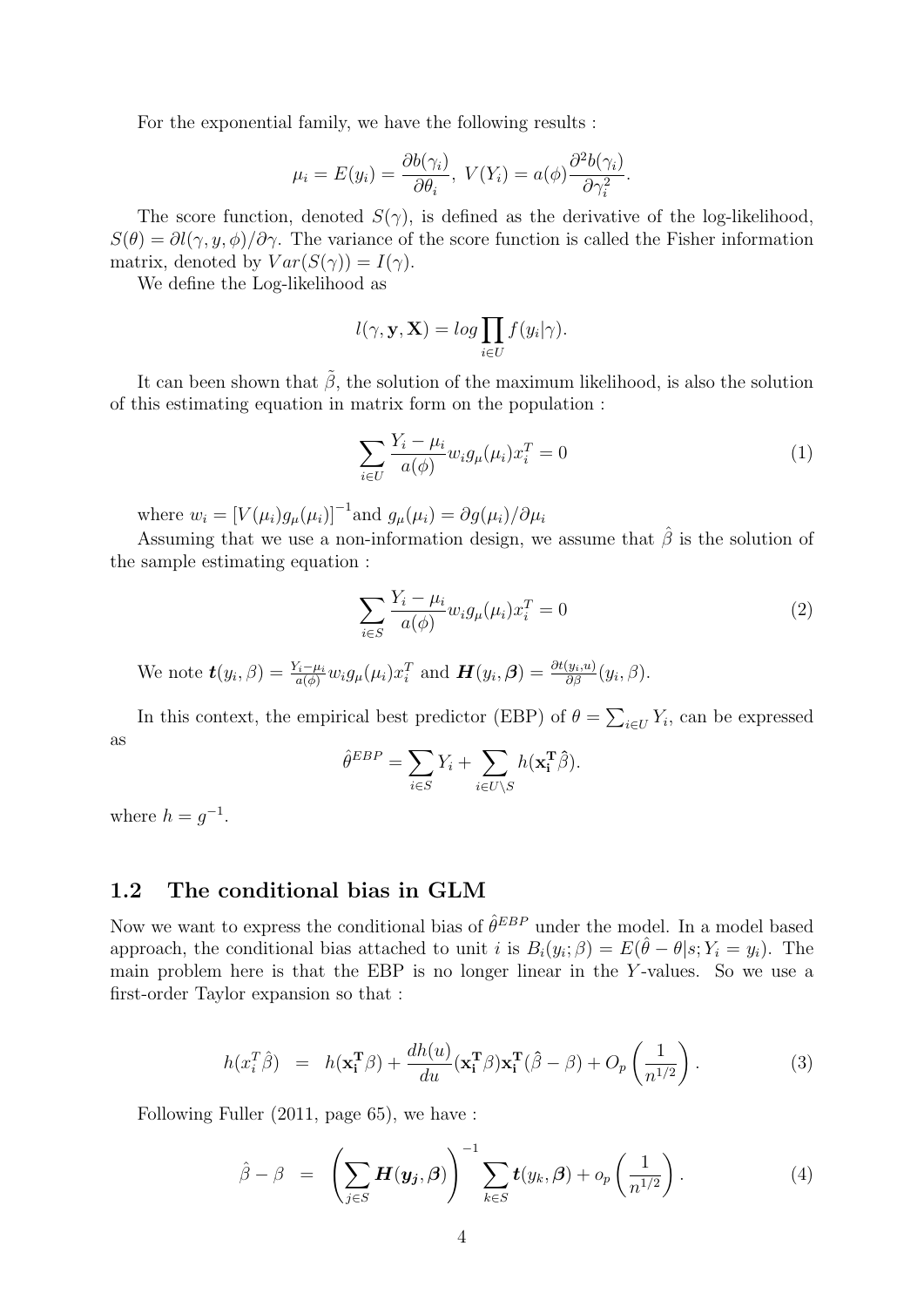Combining  $(1)$  and  $(2)$ , we obtain :

$$
h(x_i^T \hat{\beta}) = h(x_i^T \beta) - \frac{dh(u)}{du} (\mathbf{x_i^T} \beta) \mathbf{x_i^T} \left( \sum_{j \in S} \boldsymbol{H}(\boldsymbol{y_j}, \beta) \right)^{-1} \sum_{k \in S} \boldsymbol{t}(y_k, \beta) + O_p\left(\frac{1}{n^{1/2}}\right)
$$

Now, using the following decomposition of the prediction error, we will be able to give an approximation of the conditional bias.

$$
\hat{\theta}^{EBP} - \theta = \sum_{j \in S} Y_j + \sum_{j \in U \setminus S} h(\mathbf{x}_j^T \hat{\beta}) - \sum_{j \in U} Y_j
$$

$$
\hat{\theta}^{EBP} - \theta = \sum_{j \in U \setminus S} \left( h(\mathbf{x}_j^T \hat{\beta}) - h(\mathbf{x}_j^T \beta) \right) + \sum_{j \in U \setminus S} \left( h(\mathbf{x}_j^T \beta) - Y_j \right)
$$

To determine the conditional bias, we need to distinguish two cases, whether the unit  $i$ belongs to the sample or not.

#### 1.2.1 Conditional bias for a selected unit

We start by determining an approximation of the conditional bias for a selected unit.

$$
B_i^{EBP}(I_i = 1) = E_m(\hat{\theta}^{EBP} - \theta | s, Y_i = y_i)
$$
  
\n
$$
\approx E_m(\sum_{j \in S} Y_j + \sum_{j \in U \setminus S} h(\mathbf{x}_j^T \beta) - \sum_{j \in U} Y_j | s, Y_i = y_i)
$$
  
\n
$$
+ E_m(\sum_{j \in U \setminus S} \frac{dh(u)}{du}(\mathbf{x}_j^T \beta) \mathbf{x}_j^T (\sum_{j \in S} \mathbf{H}(\mathbf{y}_j, \beta)) - \sum_{k \in S} \mathbf{t}(y_k, \beta) | s, Y_i = y_i)
$$
  
\n
$$
\approx y_i + \sum_{j \in S, j \neq i} h(\mathbf{x}_j^T \beta) + \sum_{j \in U \setminus S} h(\mathbf{x}_j^T \beta) - y_i - \sum_{j \in U, j \neq i} h(\mathbf{x}_j^T \beta)
$$
  
\n
$$
+ \sum_{j \in U \setminus S} \frac{dh(u)}{du}(\mathbf{x}_j^T \beta) \mathbf{x}_j^T (\sum_{j \in S} \mathbf{H}(\mathbf{y}_j, \beta)) - \sum_{k \in S} \mathbf{t}(y_k, \beta) | s, Y_i = y_i)
$$
  
\n
$$
\approx \sum_{j \in U \setminus S} \frac{dh(u)}{du}(\mathbf{x}_j^T \beta) \mathbf{x}_j^T E_m(\sum_{j \in S} \mathbf{H}(\mathbf{y}_j, \beta)) - \sum_{k \in S} \mathbf{t}(y_k, \beta) | s, Y_i = y_i)
$$

In some cases, the hessian matrix still depends on the Y −random variables, so the conditional bias can not be expressed analytically. We suggest either to use the expectation of the hessian matrix for the Taylor approximation or to compute a Monte-Carlo approximation of the conditional bias.

We will now discuss in detail the conditional bias of the Empirical Best Predictor in three special cases, which are very useful in pratice.

1) linear case

We have  $h = Id$  and  $\boldsymbol{t}(y_i, \beta) = (y_i - x_i^T \beta) x_i^T$ . We obtain:

$$
B_i^{EBP}(I_i = 1) = \sum_{j \in U \backslash S} \frac{dh(u)}{du} (\mathbf{x}_j^T \boldsymbol{\beta}) \mathbf{x}_j^T (\sum_{k \in S} \mathbf{x}_k \mathbf{x}_k^T)^{-1} E_m (\sum_{j \in S} (y_j - \mathbf{x}_j^T \boldsymbol{\beta}) \mathbf{x}_j | s, Y_i = y_i)
$$
  
= 
$$
\sum_{j \in U \backslash S} \mathbf{x}_j^T (\sum_{k \in S} \mathbf{x}_k \mathbf{x}_k^T)^{-1} \mathbf{x}_i (y_i - \mathbf{x}_i^T \boldsymbol{\beta})
$$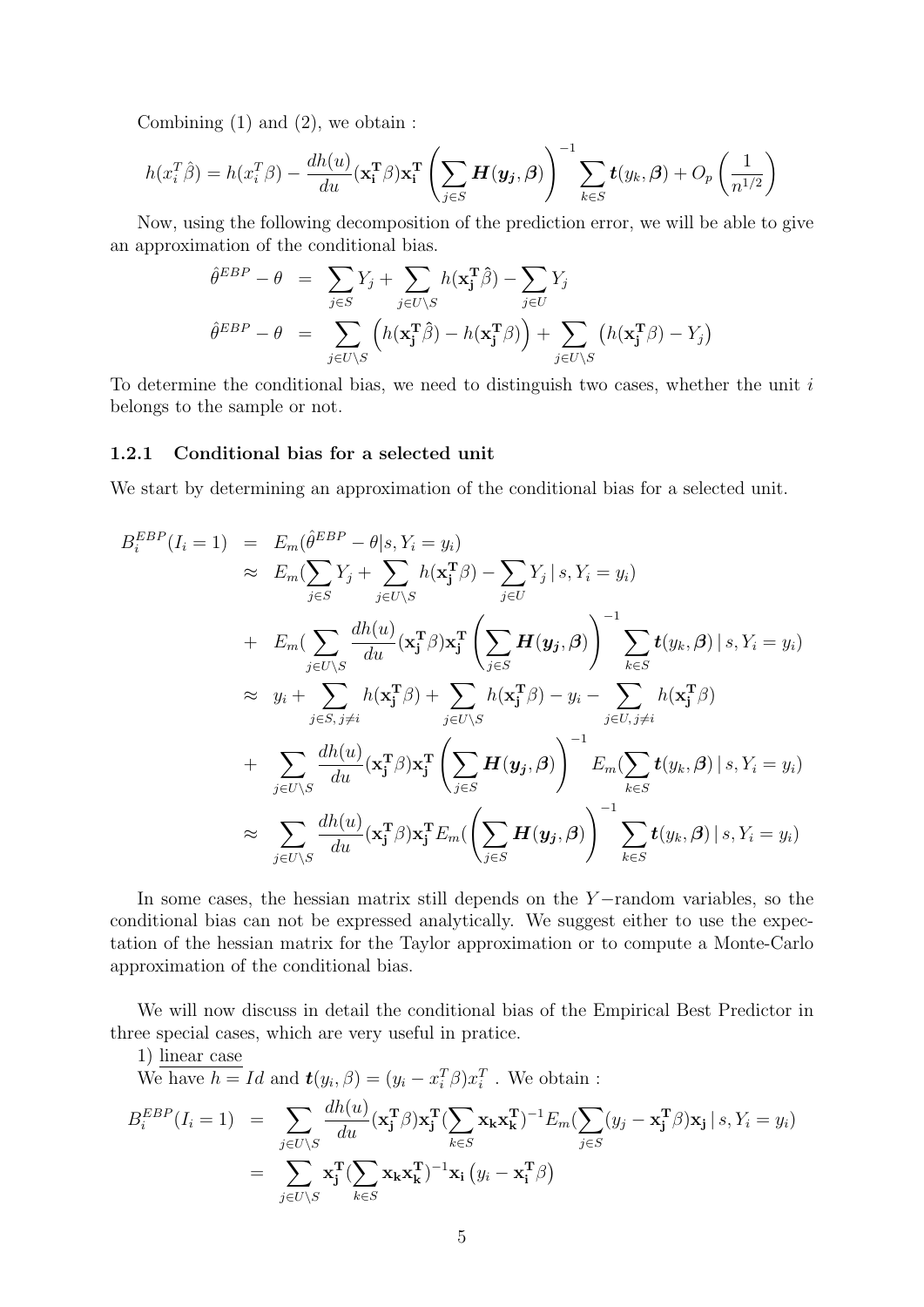2) logistic case We have  $\mathbf{t}(y_i, \beta) = ((y_i - h(x_i^T \beta)) \mathbf{x_i}$  we obtain:

$$
B_i^{EBP}(I_i = 1) = \sum_{j \in U \backslash S} \frac{dh(u)}{du} (\mathbf{x}_j^T \boldsymbol{\beta}) \mathbf{x}_j^T (\sum_{k \in S} \mathbf{H}(\mathbf{x}_j, \boldsymbol{\beta}))^{-1} E_m (\sum_{j \in S} (y_j - \mathbf{h}(\mathbf{x}_j^T \boldsymbol{\beta}) \mathbf{x}_j \mid s, Y_i = y_i)
$$
  
\n
$$
= \sum_{j \in U \backslash S} h(\mathbf{x}_j^T \boldsymbol{\beta}) (1 - h(\mathbf{x}_j^T \boldsymbol{\beta})) \mathbf{x}_j^T \left( \sum_{k \in S} h(\mathbf{x}_k^T \boldsymbol{\beta}) (1 - h(\mathbf{x}_k^T \boldsymbol{\beta})) \mathbf{x}_k \mathbf{x}_k^T \right)^{-1} \mathbf{x}_i ((y_i - h(\mathbf{x}_i^T \boldsymbol{\beta}))
$$
  
\nwhere  $h(\mathbf{x}_i^T \boldsymbol{\beta}) = \frac{exp(\mathbf{x}_i^T \boldsymbol{\beta})}{1 + exp(\mathbf{x}_i^T \boldsymbol{\beta})}$ .

For example, the conditional bias can be estimated by

$$
\hat{B}_{i}^{EBP}(I_{i} = 1) = \sum_{j \in U \backslash S} h(\mathbf{x}_{j}^{T}\hat{\beta})(1 - h(\mathbf{x}_{j}^{T}\hat{\beta}))\mathbf{x}_{j}^{T} \left(\sum_{k \in S} h(\mathbf{x}_{k}^{T}\hat{\beta})\mathbf{x}_{k}\mathbf{x}_{k}^{T}\right)^{-1}\mathbf{x}_{i} \left((y_{i} - h(\mathbf{x}_{i}^{T}\hat{\beta})\right)
$$

where  $\hat{\beta}$  is the regression coefficient of the sample-fitted logistic regression.

#### 3)Poisson case

$$
B_i^{EBP}(I_i = 1) = \sum_{j \in U \backslash S} \frac{dh(u)}{du} (\mathbf{x}_j^T \boldsymbol{\beta}) \mathbf{x}_j^T (\sum_{k \in S} \boldsymbol{H}(\boldsymbol{x}_j, \boldsymbol{\beta}))^{-1} E_m (\sum_{j \in S} (y_j - \mathbf{x}_j^T \boldsymbol{\beta}) \mathbf{x}_j | s, Y_i = y_i)
$$
  

$$
= \sum_{j \in U \backslash S} h(\mathbf{x}_j^T \boldsymbol{\beta}) \mathbf{x}_j^T (\sum_{k \in S} h(\mathbf{x}_k^T \boldsymbol{\beta}) \mathbf{x}_k \mathbf{x}_k^T)^{-1} \mathbf{x}_i ((y_i - F(\mathbf{x}_i^T \boldsymbol{\beta}))
$$

where  $h(x_i^T \beta) = exp(x_i^T \beta)$ .

#### 1.2.2 Conditional bias for a non-selected unit

The conditional bias of a non-sample unit can be expressed as

$$
B_i^{EBP}(I_i = 0) = -(y_i - h(\mathbf{x_i^T}\beta)).
$$

Proof:

$$
E_m(\sum_{j\in S} Y_j + \sum_{j\in U\setminus S} h(\mathbf{x}_j^{\mathbf{T}}\beta) - \sum_{j\in U} Y_j | s, Y_i = y_i) = E_m\left(\sum_{j\in U\setminus S} h(\mathbf{x}_j^{\mathbf{T}}\beta) - y_j | s, Y_i = y_i\right)
$$
  
= 
$$
-(y_i - h(\mathbf{x}_i^{\mathbf{T}}\beta))
$$

The main problem is that the conditional bias of a non-sampled unit can't be estimated since it depends on the Y-values on the non-sample units, which are by definition not observed.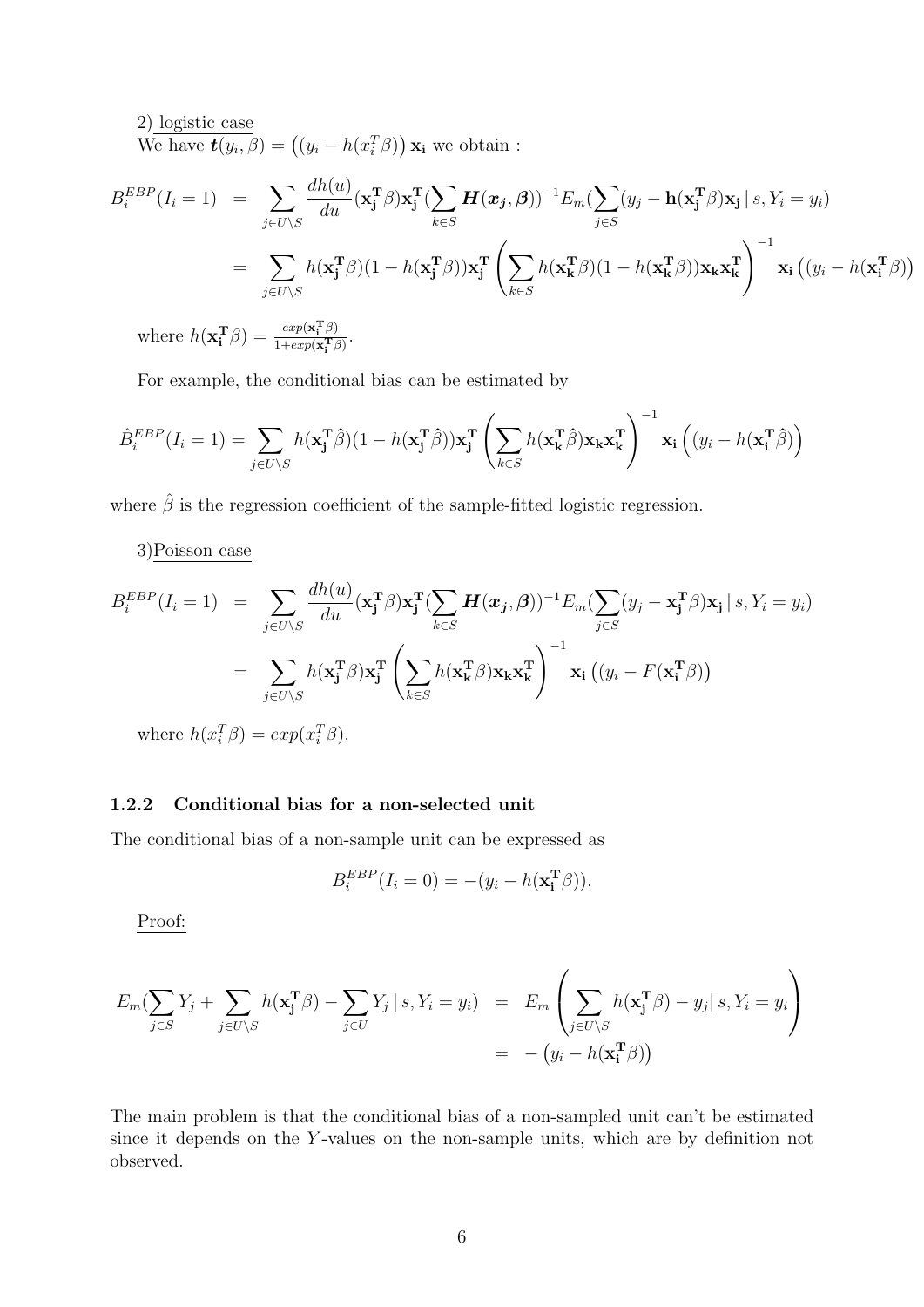### 1.3 Construction of the robust estimator

The prediction error of the EBP can be approximately written as :

$$
\hat{\theta}^{BLUP} - \theta \approx \sum_{i \in U \backslash S} B_i^{EBP} (I_i = 0) + \sum_{i \in S} B_i^{EBP} (I_i = 1).
$$

Proof.

$$
\sum_{i\in U\backslash S} B_i^{EBP}(I_i = 0) + \sum_{i\in S} B_i^{EBP}(I_i = 1)
$$
\n
$$
= -\sum_{i\in U\backslash S} (y_i - h(\mathbf{x}_1^T \beta)) + \sum_{i\in S} \sum_{j\in U\backslash S} h(\mathbf{x}_j^T \beta) \mathbf{x}_j^T \left( \sum_{k\in S} h(\mathbf{x}_k^T \beta) \mathbf{x}_k \mathbf{x}_k^T \right)^{-1} \mathbf{x}_1 ((y_i - h(\mathbf{x}_1^T \beta))
$$
\n
$$
= -\sum_{i\in U\backslash S} (y_i - (h(\mathbf{x}_1^T \beta) - h(\mathbf{x}_1^T \beta)) - h(\mathbf{x}_1^T \beta))
$$
\n
$$
+ \sum_{i\in S} \sum_{j\in U\backslash S} h(\mathbf{x}_j^T \beta) \mathbf{x}_j^T \left( \sum_{k\in S} h(\mathbf{x}_k^T \beta) \mathbf{x}_k \mathbf{x}_k^T \right)^{-1} \mathbf{x}_1 ((y_i - h(\mathbf{x}_1^T \beta))
$$
\n
$$
= -\sum_{j\in U\backslash S} Y_j + \sum_{j\in U\backslash S} h(\mathbf{x}_j^T \beta) - \sum_{i\in U\backslash S} (h(\mathbf{x}_i^T \beta) - h(\mathbf{x}_i^T \beta))
$$
\n
$$
+ \sum_{i\in S} \sum_{j\in U\backslash S} h(\mathbf{x}_j^T \beta) \mathbf{x}_j^T \left( \sum_{k\in S} h(\mathbf{x}_k^T \beta) \mathbf{x}_k \mathbf{x}_k^T \right)^{-1} \mathbf{x}_i ((y_i - h(\mathbf{x}_i^T \beta))
$$
\n
$$
= -\sum_{j\in U\backslash S} Y_j + \sum_{j\in U\backslash S} h(\mathbf{x}_j^T \beta) + O_p \left( \frac{1}{n^{1/2}} \right)
$$
\n
$$
= \hat{\theta}^{BLUP} - \theta + O_p \left( \frac{1}{n^{1/2}} \right)
$$

Following Beaumont et al.(2013) to construct a robust version of the EBP, we express it as :  $\hat{\theta}$ 

$$
REBP = \hat{\theta}^{EBP} - \sum_{i \in S} B_i^{EBP} (I_i = 1) + \sum_{i \in S} \psi (B_i^{EBP} (I_i = 1)),
$$

where  $\psi(.)$  is the Huber function.

Now, we compute the conditional bias of the robust estimator define by

$$
B_i^R(I_i = 1) = E_m(\hat{\theta}^{REBP} - \theta | s, Y_i = y_i).
$$

We can prove that :

$$
B_i^R(I_{1i} = 1) = B_i^{EBP}(I_i = 1) + E_m(n\bar{\Delta}(c)|s, Y_i = y_i),
$$

where

$$
\bar{\Delta}(c) = \frac{1}{n} \sum_{i \in S} \left[ \psi \left( B_i^{EBP}(I_i = 1) \right) - B_i^{EBP}(I_i = 1) \right]
$$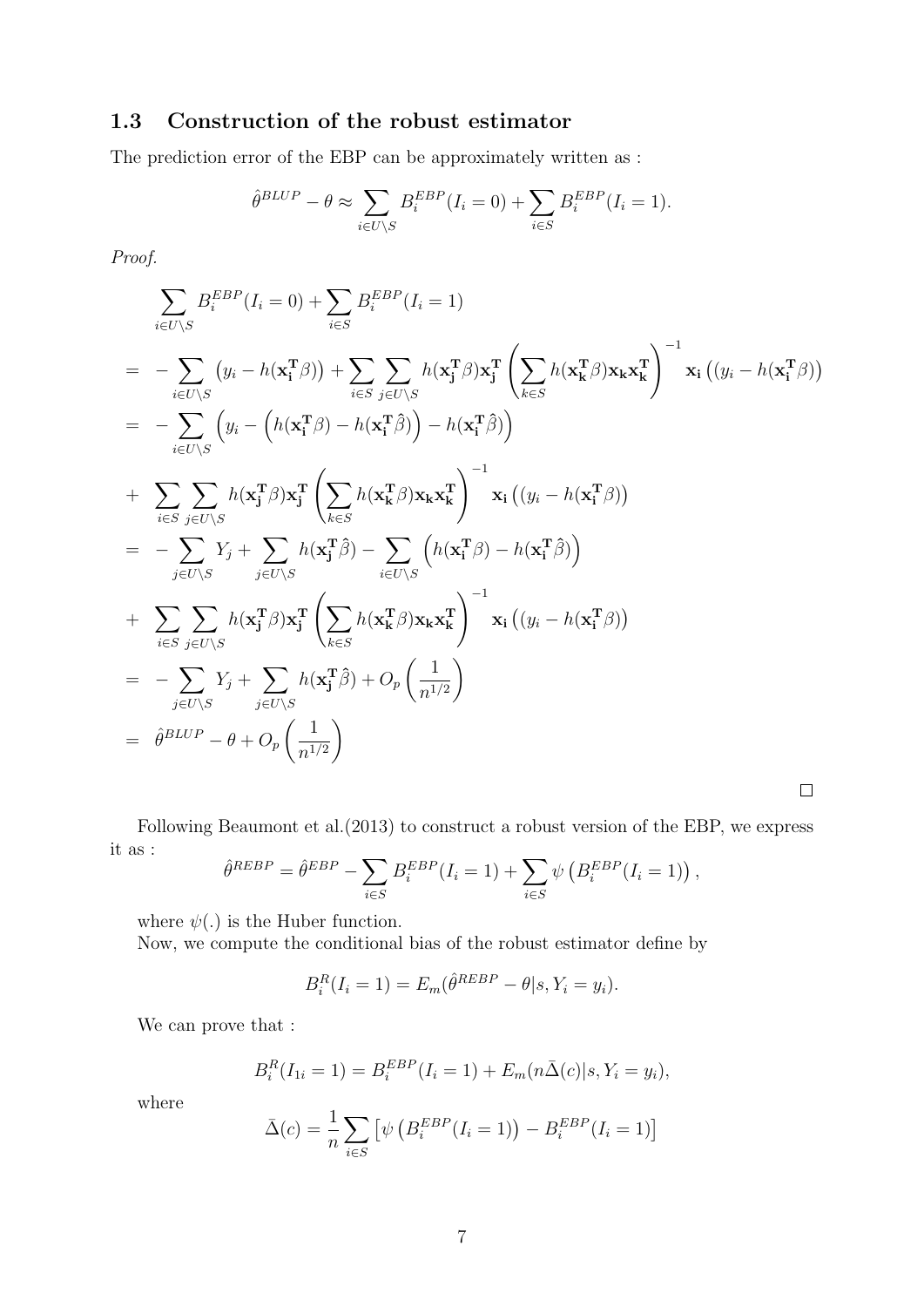Then a conditional unbiased estimator of the conditional bias of the robust estimator can be expressed as

$$
\hat{B}_i^R(I_{1i} = 1) = \hat{B}_i^{EBP}(I_i = 1) + \sum_{i \in S} \left[ \psi \left( \hat{B}_i^{BLUP}(I_i = 1) \right) - \hat{B}_i^{EBP}(I_i = 1) \right]
$$

where  $\hat{B}_i^{EBP}(I_i = 1)$  is a suitable estimator of  $B_i^{EBP}(I_i = 1)$ . Let  $\hat{B}_{min} = \min\left(\hat{B}_{i}^{EBP}(I_i = 1); c\right)$  and  $\hat{B}_{max} = \max\left(\hat{B}_{i}^{EBP}(I_i = 1); c\right)$ , we can prove that the value of c that minimizes  $\max{\{\hat{B}_{i}^{R}(I_{i}=1|i \in S\}}$  denoted by  $c_{minmax}$ , leads to the robust estimator :

$$
\hat{\theta}^{REBP}(c_{minmax}) = \hat{\theta}^{EBP} - \frac{1}{2}(\hat{B}_{min} + \hat{B}_{max}).
$$
\n(5)

*Proof.* We want to calibrate c to minimize  $\max{\{\hat{B}_{i}^{R}(I_{1i} = 1 | i \in S)\}}$ . We have to resolve this optimization problem :

$$
min_{c \in \mathbb{R}} max_{i \in S} \left( \hat{B}_i^{EBP} (I_i = 1) + n\bar{\Delta}(c) \right)
$$

The solution of this problem is the midrange  $\frac{1}{2}(\hat{B}_{min} + \hat{B}_{max})$ :

$$
-n\bar{\Delta}(c) = \frac{1}{2}(\hat{B}_{min} + \hat{B}_{max})
$$

so,

$$
n\bar{\Delta}(c) = -\frac{1}{2}(\hat{B}_{min} + \hat{B}_{max}).
$$

 $\Box$ 

In some simulation studies, we are going to compare this robust estimator define by (5) to the EBP estimator with a robust estimator  $\hat{\beta}^R$  given by Cantoni and Ronchetti (2001). More precisely, we are going to compare the robust estimator to :

$$
\hat{\theta}^{RCantoni} = \sum_{i \in S} Y_i + \sum_{i \in U \setminus S} h(\mathbf{x}_i^{\mathbf{T}} \hat{\beta}^R).
$$

The robust estimator proposed by Cantoni and Ronchetti (2001) requires the determination of the tuning constant appearing in the Huber psy function. In the literature, the authors recommend using 1.345. This tuning constant allowed the robust methods to perform very well in a classical statistical context, but we know that in case of a finite population this choice of the tuning constant leads to robust estimators which are too biased and do not perform very well. This fact will be illustrated in the next simulation study. We had in the simulation a kind of oracle estimator with the tuning constant which minimize an estimation by Monte-Carlo of the mean square error.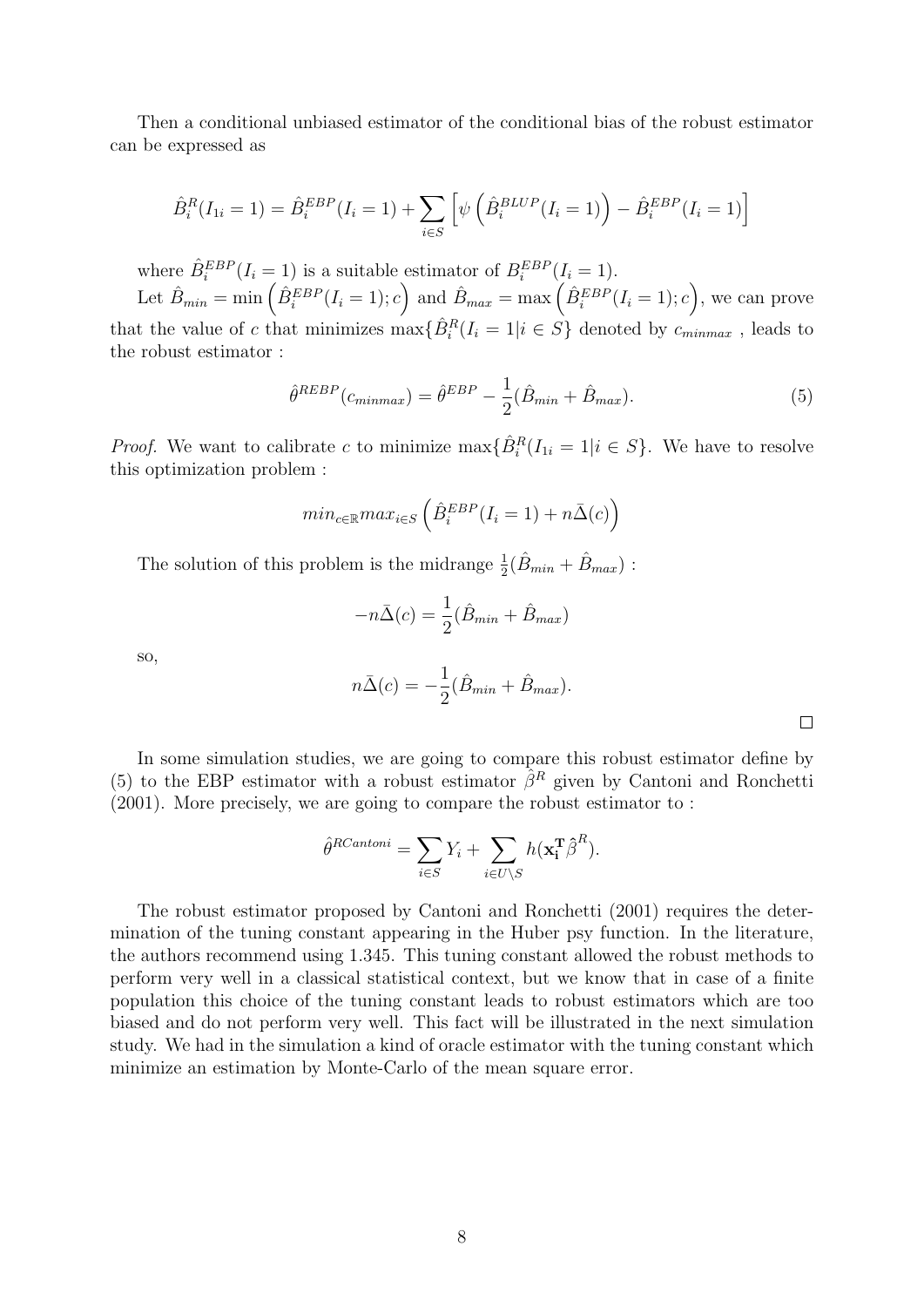### 1.4 Simulation study

We are going to investigate the performance of the proposed robust estimator in terms of relative bias and relative efficiency. We generate some population which contains outliers and we limited our empirical study to logistic and Poisson cases. Here,  $P = 5000$ populations are generated according to the four population models. The next 4 graphics represent one realisation of the population under the model. The population (1) and (3) are generated without outliers and the populations (2) and (4) are generated with 5% of outliers.



FIGURE 1: Representation of the four populations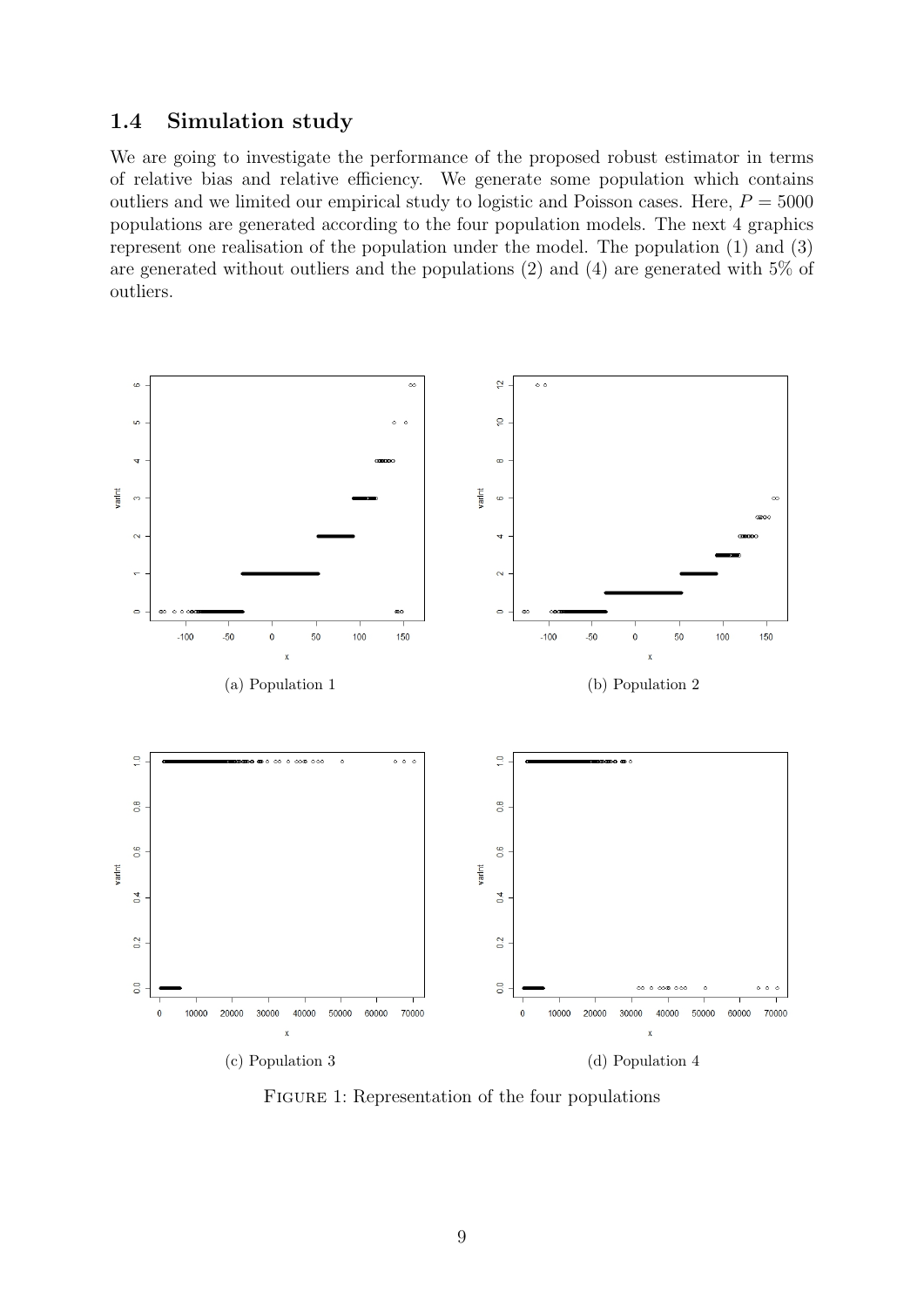For comparisons of estimators, we computed the Monte Carlo percent Relative Bias (RB), the Monte Carlo relative Variance and the Monte Carlo Relative Efficiency (RE) given by :

$$
RB_{MC} \left(\hat{\theta}_p^R\right) = \frac{1}{P} \sum_{p=1}^P \frac{\left(\hat{\theta}_p^R - \theta_p\right)}{\theta_p} \times 100,
$$

where

$$
RV_{MC} \left( \hat{\theta}_p^R, \hat{\theta} \right) = \frac{\frac{1}{P} \sum_{p=1}^P \left( \hat{\theta}_p^R - E_{MC} \left( \hat{\theta}_p^R \right) \right)^2}{\frac{1}{P} \sum_{p=1}^P \left( \hat{\theta}_p - E_{MC} \left( \hat{\theta}_p \right) \right)^2} \times 100,
$$

and

$$
RE_{MC} \left( \hat{\theta}_p^R, \hat{\theta} \right) = \frac{\frac{1}{P} \sum_{p=1}^P \left( \hat{\theta}_p^R - \theta_p \right)^2}{\frac{1}{P} \sum_{p=1}^P \left( \hat{\theta}_p - \theta_p \right)^2} \times 100.
$$

| Population     | Sample size | $\hat{\theta}$ RBLUP  | $\hat{\theta}^{RCantoni}$ | $\overline{\hat{\theta}^{RCantoni}}(c_{opt})$ |
|----------------|-------------|-----------------------|---------------------------|-----------------------------------------------|
|                | 100         | 0.09(92)              | 6.35(684)                 | 0.06(99)                                      |
|                | 500         | 0.08(94)              | 5.9(279)                  | 0.024(99)                                     |
| $\overline{2}$ | 100         | $-0.56(65)$           | 5.1(203)                  | 0.43(36)                                      |
|                | 500         | $-0.38(79)$           | 4.8(776)                  | 0.38(41)                                      |
| 3              | 100         | $-0.10(101)$          | $-0.52(177)$              | 0.001(100)                                    |
|                | 500         | 0.01(100)             | 0.22(115)                 | 0.003(100)                                    |
|                | 100         | 0.18(93)              | 1.03(121)                 | 0.0103(78)                                    |
|                | 500         | $0.\overline{06(95)}$ | 1.5(99)                   | 0.13(85)                                      |

Table 1: Bias and relative efficiency in brackets of the robust estimators

The results confirm our expectations regarding the behavior of the estimators : under the models corresponding to the populations (1) and (3), the robust estimator performs as well as the Empirical Best Predictor, which is the most efficient in these cases. Under the models (2) and (4) with some outliers, we can notice that the proposed robust estimator has a relative bias under  $1\%$  and there are significant improvements for the population 4 in terms of RMSE.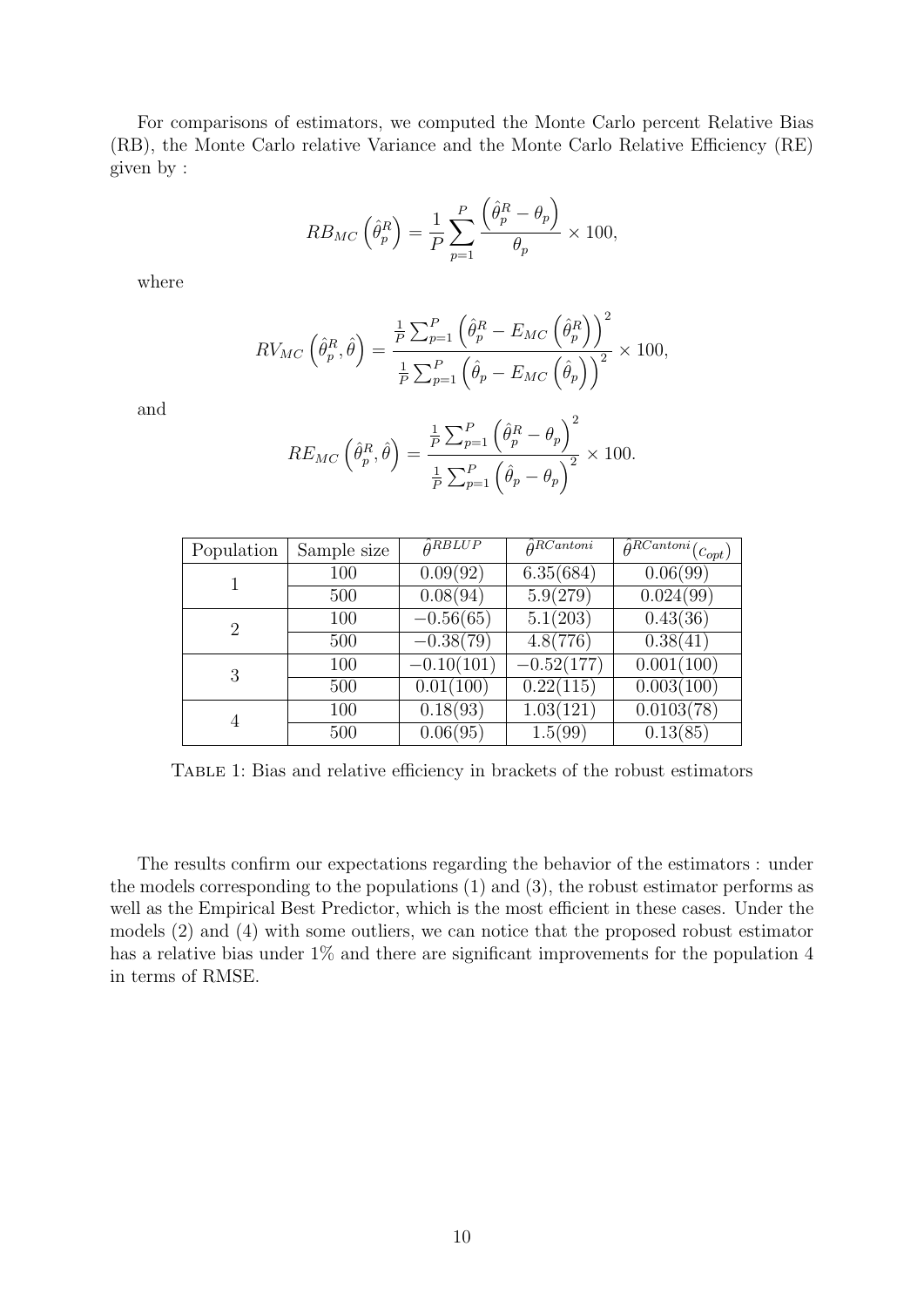### 2 Robust Small area estimation using GLMMs

#### 2.1 Small area estimation based on GLMMs

We focus now on the Generalized Linear Mixed Model (GLMM) and an extension in small area estimation. We adapt a little bit the notation introduce in the previous part, to extend the results in the case of small area estimation. Let U denote the finite population of size N, which is partitioned into k domains or small areas  $U_1, \ldots, U_k$  of sizes  $N_1, \ldots, N_k$ , respectively. The domains sizes  $N_i$  are assumed to be known. Let  $y_{ij}$  be the values of y attached to the unit j in area i and let  $x_{ij}$  be a deterministic vector of dimension p containing the unit level covariates for the unit  $j$  in the area  $j$ . It is assumed that the values of  $x_{ij}$  are known for all units in the population. A sample s of size n is selected from U according to a non-informative sampling plan  $p(s)$ . Let  $s_i = s \cap U_i$  be the sample of size  $n_i$  in the area i. The aim is to use the sample values of  $y_{ij}$  and the population values  $x_{ij}$ to infer the small area means  $\theta_i = \frac{1}{N}$  $\frac{1}{N_i} \sum_{j \in U_i} y_{ij}$ . Let  $\mu = E(\mathbf{y}|\mathbf{u})$  be the conditional mean vector with elements  $\mu_{ij}$  and  $\Sigma = \overline{Var}(\mathbf{y}|\mathbf{u})$  be the conditional covariance matrix which is diagonal with element  $\sigma_{ij}$ . Let us define the  $N \times k$  matrix  $Z = diag(1_{N_i}, i = 1, ..., k)$ where  $1_{N_i}$  corresponds to a vector of ones of dimension  $N_i \times 1$ .

In this paper, we assume a generalized linear mixed model for  $\mu_{ij} = E[y_{ij} | \boldsymbol{u}_i]$  of the form

$$
g(\mu_{ij}) = \eta_{ij} = x_{ij}^T \beta + u_i
$$

where  $g$  is the link function, assumed to be known and invertible.

Then the approximation to the minimum mean square error predictor of  $\theta_i = \frac{1}{N}$  $\frac{1}{N_i}\sum_{j\in U_i}y_{ij}$ is

$$
\frac{1}{N_i}\left(\sum_{j\in s_i}y_{ij}+\sum_{j\in U_i\setminus s_i}\mu_{ij}\right).
$$

Since  $\mu_{ij}$  depends on  $\beta$  and  $\mathbf{u}_i$ , we need to provide an estimation of  $\beta$  and  $\mathbf{u}_i$ , and this leads to a Empirical Plug-in Predictor of the  $i - th$  area mean,

$$
\hat{\theta}_i^{EPP} = \frac{1}{N_i} \left( \sum_{j \in S_i} y_{ij} + \sum_{j \in U_i \backslash S_i} \hat{\mu}_{ij} \right)
$$

where  $\hat{\mu}_{ij} = h\left(x_{ij}^T\hat{\beta} + \hat{u}_i\right), \hat{\beta}$  is the vector of the estimated fixed effect,  $\hat{\mathbf{u}}_i$  is the predicted area random effect for the area  $i$  and  $h$  is the inverse of the link function  $q$ .

In a small-area framework, the EPP are efficient under the correct model specification and distributional assumptions, but they might be very sensitive to the presence of outliers, especially when the sample size in small, as in small-area. The main objective here is to propose new robust estimators for small-area means using the conditional bias as measure of influence.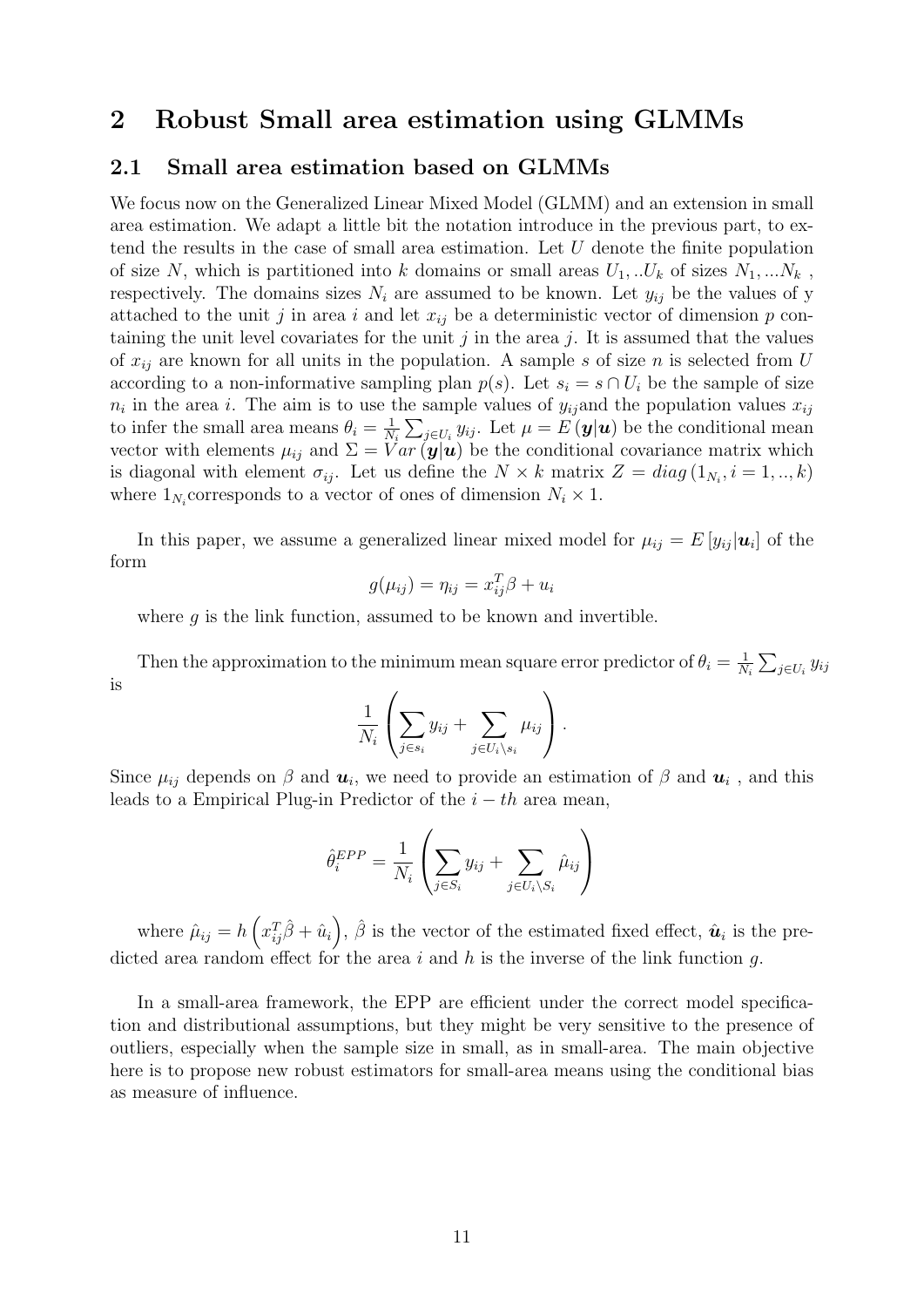### 2.2 Conditional bias of the EPP based on GLMMs

To provide an estimation of the conditional bias, we are going to work on a linear mixed model which approximates the original generalized mixed model.

Following González-Manteiga et al. (2007), we consider the first order Taylor expansion of  $g(y_{ij})$  around  $\mu_{ij}$ ,

<span id="page-11-0"></span>
$$
g(y_{ij}) \simeq \eta_{ij} + (y_{ij} - \mu_{ij}) g'(\mu_{ij}) \triangleq \xi_{ij}.
$$
\n
$$
(6)
$$

The conditional moments of the working variables  $\xi_{ij}$  are given by

$$
E(\xi_{ij}|\mathbf{u}) = \eta_{ij}, \quad Var(\xi_{ij}|\mathbf{u}) = g'(\mu_{ij})^2 \sigma_{ij}^2
$$

and

$$
Cov\left(\xi_{ij},\xi_{i'j'}|\mathbf{u}\right)=0, \text{ for } i\neq i' \text{ or } j\neq j'.
$$

The unconditional mean of  $\xi_{ij}$  is  $x_{ij}^T \beta$ , and the random effects  $u_i$  are assumed to be independent, normally distributed, with zero mean and constant variances equal to  $\sigma_u$ .

Now, we can approximate the original generalized mixed model [\(6\)](#page-11-0) by the linear mixed model

$$
\xi_{ij} = x_{ij}^T \beta + u_i + e_{ij}, \ j = 1, ..., N_i, \ i = 1, ..., k,
$$

where  $e_{ij}$  are independent random variables, independent of  $u$ , with zero means and variance  $v_{ij} = g'(\mu_{ij})^2 \sigma_{ij}^2$  and

$$
Var\left(\xi_{ij}\right) = \sigma_u Z_s Z_s^T + \Sigma_{es} \triangleq V_s
$$

where  $\Sigma_{es}$  is a diagonal matrix whose elements are the variances  $v_{ij}$  of the residuals  $e_{ij}$ .

In matrix notation, this model can be compactly rewritten as

$$
\xi_i = X_i \beta + u_i 1_{n_i} + e_i \ (i = 1, ..., k),
$$

where  $X_i = (x_{i1}, ..., x_{in_i})$  is a matrix of dimension  $n_i \times p$  and  $1_{n_i}$  corresponds to a vector of ones of dimension  $n_i \times 1$ . In matrix notation, the variance-covariance matrix of  $\xi_i$  is  $V_i = \sigma_u^2 \mathbb{1}_{n_i} \mathbb{1}_{n_i}^T + \Sigma_{es_i}$  where  $\Sigma_{es_i}$  correspond to the  $i-th$  block of the matrix  $\Sigma_{es}$ .

We assumed in a first approach that the variance matrix  $V_s$  is known, then the best linear unbiased estimator of  $\beta$  and the best linear predictor of  $\boldsymbol{u}$  in the linear mixed model are given by

$$
\hat{\beta} = \left(\sum_{h=1}^{k} X_h^T V_h^{-1} X_h\right)^{-1} \sum_{h=1}^{k} X_h^T V_h^{-1} \xi_h \ \hat{u}_i = \sigma_u^2 \mathbb{1}_{n_h} V_h^{-1} \left(\xi_h - X_h \hat{\beta}\right)
$$

Following Dongmo Jiongo, Haziza, Duchesne (2013), we compute the conditional bias of a unit j in the area h for the Empirical Plug-in Predictor in the domain i, but we use a conditioning on all area-random effect instead of the random effect in the area i.

<span id="page-11-1"></span>
$$
B_{ihj}(y_{hj}, u_h; \beta) = E_m \left\{ \hat{\theta}_i^{EPP} - \theta_i | s, y_{hj}, u \right\} \tag{7}
$$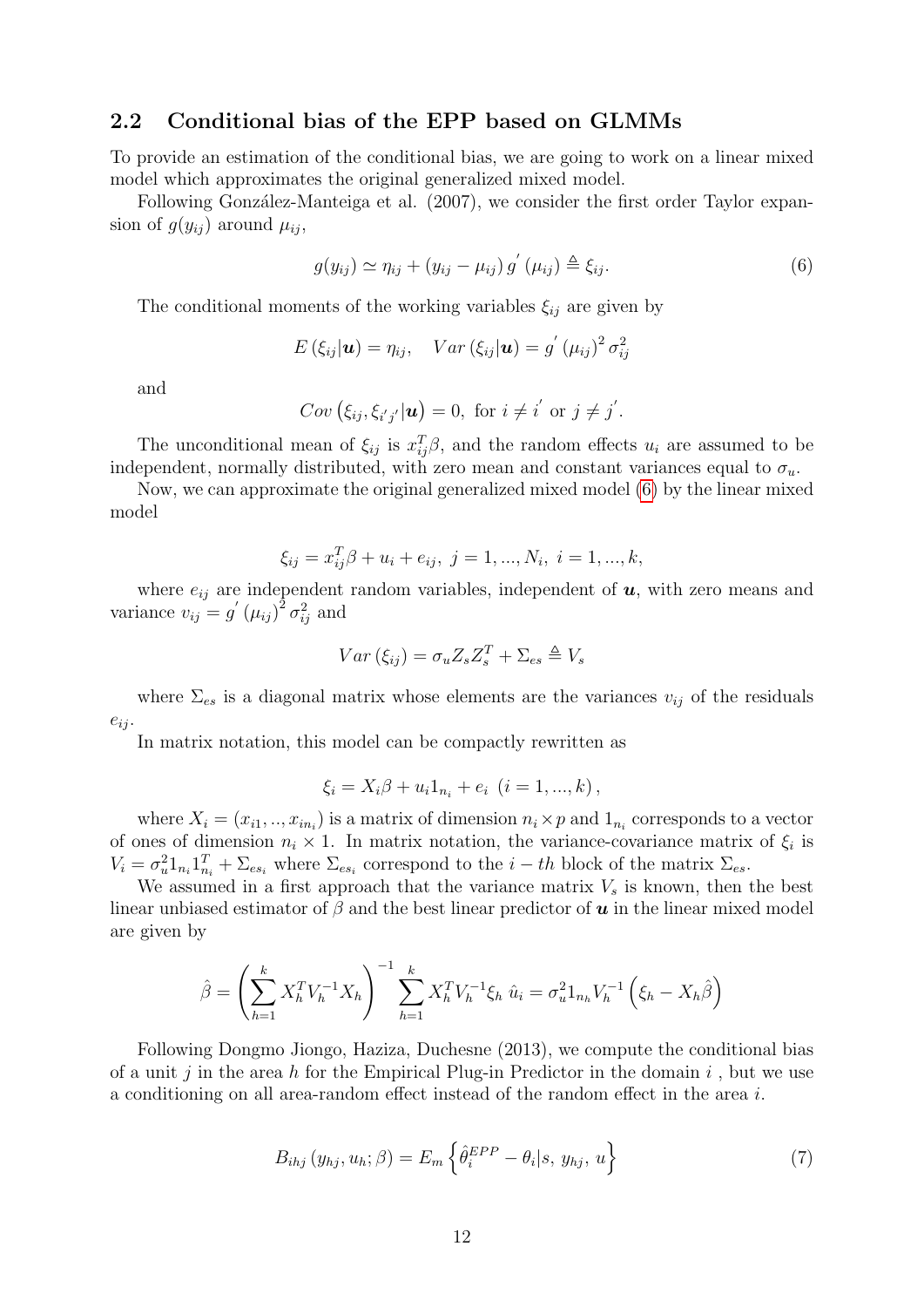First the EPP can be decomposed as

$$
\hat{\theta}_i^{EPP} = \frac{1}{N_i} \left( \sum_{j \in S_i} y_{ij} + \sum_{j \in U_i \setminus S_i} h\left(x_{ij}^T \hat{\beta} + \hat{u}_i\right) \right)
$$
  
\n
$$
= \frac{1}{N_i} \left\{ \sum_{j \in S_i} y_{ij} + \sum_{j \in U_i \setminus S_i} \left[ h\left(x_{ij}^T \hat{\beta} + \hat{u}_i\right) - h\left(x_{ij}^T \beta + u_i\right) \right] + \sum_{j \in U_i \setminus S_i} h\left(x_{ij}^T \beta + u_i\right) \right\}
$$
  
\n
$$
\simeq \frac{1}{N_i} \left\{ \sum_{j \in S_i} y_{ij} + \sum_{j \in U_i \setminus S_i} h\left(x_{ij}^T \beta + u_i\right) + A \right\}
$$

where

$$
A = \sum_{j \in U_i \setminus S_i} \frac{\partial h}{\partial \eta} (\eta_{ij}) \left( x_{ij}^T \hat{\beta} + \hat{u}_i - x_{ij}^T \beta - u_i \right)
$$
  
\n
$$
= \sum_{j \in U_i \setminus S_i} \frac{\partial h}{\partial \eta} (\eta_{ij}) \left( x_{ij}^T \left\{ \left[ \sum_{h=1}^k X_h^T V_h^{-1} X_h \right]^{-1} \sum_{h=1}^k X_h^T V_h^{-1} \xi_h - \beta \right\} \right)
$$
  
\n
$$
+ \sum_{j \in U_i \setminus S_i} \frac{\partial h}{\partial \eta} (\eta_{ij}) \left( \sigma_u^2 1_{n_i}^T V_i^{-1} \left[ \xi_i - X_i \left[ \sum_{h=1}^k X_h^T V_h^{-1} X_h \right]^{-1} \sum_{h=1}^k X_h^T V_h^{-1} \xi_h \right] - u_i \right)
$$
  
\n
$$
= - \sum_{j \in U_i \setminus S_i} \frac{\partial h}{\partial \eta} (\eta_{ij}) u_i + \sum_{j \in U_i \setminus S_i} \frac{\partial h}{\partial \eta} (\eta_{ij}) \left( x_{ij}^T \left\{ \left[ \sum_{h=1}^k X_h^T V_h^{-1} X_h \right]^{-1} \sum_{h=1}^k X_h^T V_h^{-1} \xi_h - \beta \right\} \right)
$$
  
\n
$$
+ \sum_{j \in U_i \setminus S_i} \frac{\partial h}{\partial \eta} (\eta_{ij}) \left( \sigma_u^2 1_{n_i}^T V_i^{-1} \left[ \xi_i - X_i \left[ \sum_{h=1}^k X_h^T V_h^{-1} X_h \right]^{-1} \sum_{h=1}^k X_h^T V_h^{-1} \xi_h \right] \right)
$$

and

$$
\xi_h = X_h \beta + u_h + e_h.
$$

$$
A = -\sum_{j \in U_i \backslash S_i} \frac{\partial h}{\partial \eta} (\eta_{ij}) u_i + \sum_{j \in U_i \backslash S_i} \frac{\partial h}{\partial \eta} (\eta_{ij}) \left( x_{ij}^T \left\{ \left[ \sum_{h=1}^k X_h^T V_h^{-1} X_h \right]^{-1} \sum_{h=1}^k X_h^T V_h^{-1} [u_h + e_h] \right\} \right)
$$
  
+ 
$$
\sum_{j \in U_i \backslash S_i} \frac{\partial h}{\partial \eta} (\eta_{ij}) \left( \sigma_u^2 1_{n_i}^T V_i^{-1} \left[ u_i + e_i - X_i \left[ \sum_{h=1}^k X_h^T V_h^{-1} X_h \right]^{-1} \sum_{h=1}^k X_h^T V_h^{-1} [u_h + e_h] \right] \right)
$$
  
= 
$$
- \sum_{j \in U_i \backslash S_i} \frac{\partial h}{\partial \eta} (\eta_{ij}) u_i + B
$$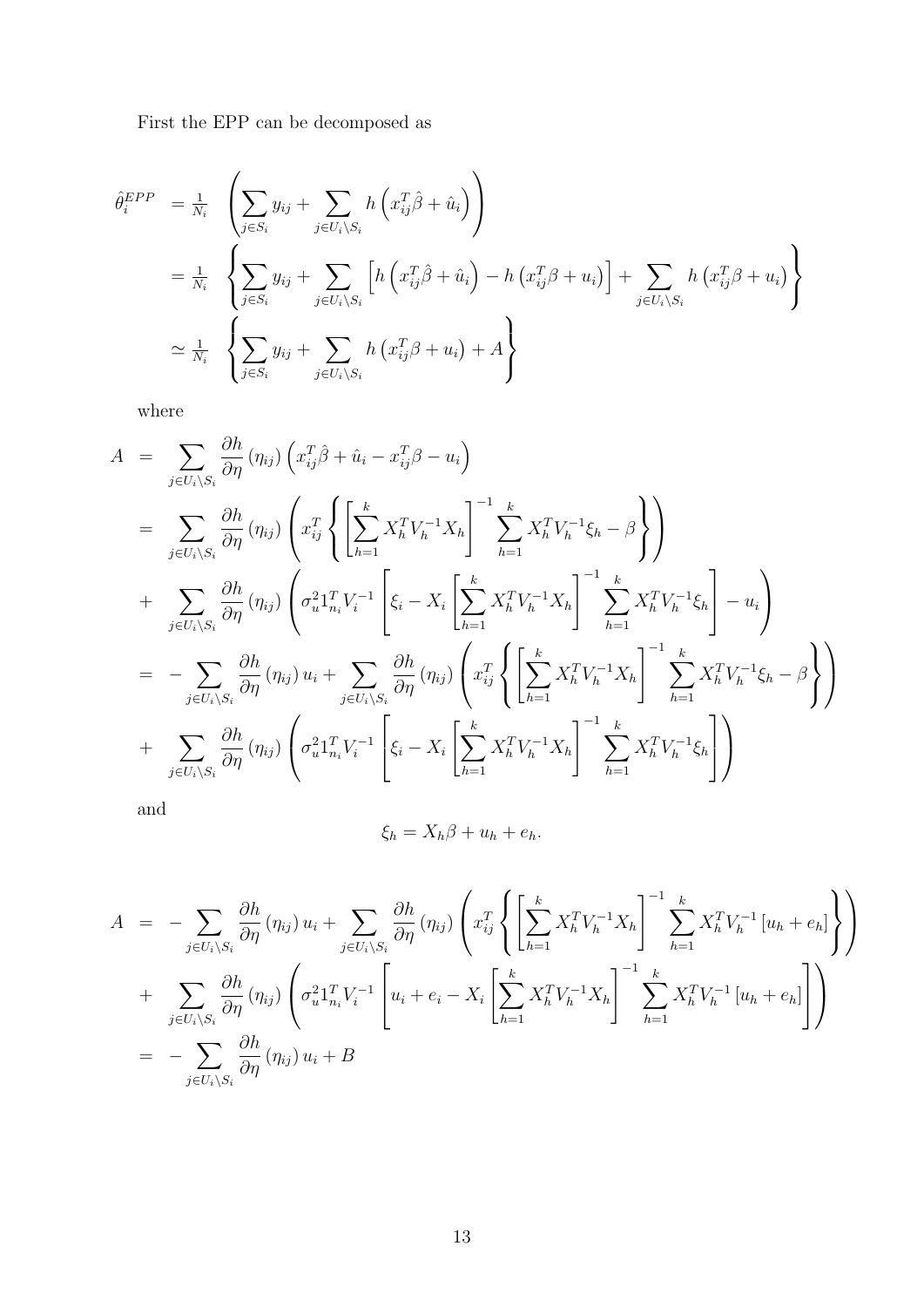Noting that  $\sum_{h=1}^{k} X_h^T V_h^{-1}$  $\sum_{h=1}^{k} (u_h + e_h) = \sum_{h=1}^{k} \sum_{j \in S_h} X_h^T C_h^{(j)}$  $n_h^{(j)}(u_h+e_{hj})$  where  $C_h^{(j)}$  $\int_h^{(J)}$  corresponding to the  $j-th$  column of  $C_h = V_h^{-1}$  $h_h^{r-1}$ , it can be shown that the second term B can be expressed as :

$$
B = \sum_{h=1}^{k} \sum_{j \in S_h} w_{ihj} (u_h + e_{hj})
$$

where

$$
w_{ihj} = \begin{cases} k^{-1} a_i X_h^T C_h^{(j)} & j \in s_h \\ k^{-1} a_i X_i^T C_i^{(j)} + \left[ \sum_{j' \in U_i \setminus S_i} \frac{\partial h}{\partial \eta} \left( \eta_{ij'} \right) \right] \sigma_u^2 \mathbf{1}_{n_i}^T C_i^{(j)} & j \in s_i, \end{cases}
$$

and

$$
a_i = \left\{ \sum_{j \in U_i \setminus S_i} \frac{\partial h}{\partial \eta} (\eta_{ij}) \left[ x_{ij}^T - \sigma_u^2 \mathbf{1}_{n_i}^T V_i^{-1} X_i \right] \right\} \left\{ k^{-1} \sum_{i=1}^k X_i^T V_i^{-1} X_i \right\}^{-1}.
$$

Then

<span id="page-13-0"></span>
$$
\hat{\theta}_{i}^{EPP} - \theta_{i} = \frac{1}{N_{i}} \left\{ -\sum_{j \in U_{i} \backslash S_{i}} \left( y_{ij} - h \left( x_{ij}^{T} \beta + u_{i} \right) + \frac{\partial h}{\partial \eta} \left( \eta_{ij} \right) u_{i} \right) + \sum_{h=1}^{k} \sum_{j \in S_{h}} w_{ihj} \left( u_{h} + e_{hj} \right) \right\}
$$
\n
$$
= \frac{1}{N_{i}} \left\{ -\sum_{j \in U_{i} \backslash S_{i}} \frac{\partial h}{\partial \eta} \left( \eta_{ij} \right) \left( \frac{\partial g}{\partial \mu} \left( \mu_{ij} \right) \left[ y_{ij} - h \left( x_{ij}^{T} \beta + u_{i} \right) \right] + u_{i} \right) + \sum_{h=1}^{k} \sum_{j \in S_{h}} w_{ihj} \left( u_{h} + e_{hj} \right) \right\}
$$
\n
$$
= \frac{1}{N_{i}} \left\{ -\sum_{j \in U_{i} \backslash S_{i}} \frac{\partial h}{\partial \eta} \left( \eta_{ij} \right) \left( e_{ij} + u_{i} \right) + \sum_{h=1}^{k} \sum_{j \in S_{h}} w_{ihj} \left( u_{h} + e_{hj} \right) \right\}
$$
\n(8)

To determine this conditional bias, we need to distinguish four cases, whether the unit j belongs to the domain i or not and whether the unit j is sampled or not and we have to keep in mind that the weights  $w_{ihj}$  depends on all area random effects  $u$ . Now using the decomposition of the EPP [\(8\)](#page-13-0) and the definition of the conditional bias [\(7\)](#page-11-1), we have

$$
B_{ihj}(y_{hj}, u_h; \beta) = \begin{cases} N_i^{-1} \left( \sum_{h=1}^k \sum_{j \in S_h} w_{ihj} u_h - \sum_{j \in U_i \setminus S_i} \frac{\partial h}{\partial \eta} (\eta_{ij}) u_i + w_{iij} e_{ij} \right) & j \in s_i \\ N_i^{-1} \left( \sum_{h=1}^k \sum_{j \in S_h} w_{ihj} u_h - \sum_{j \in U_i \setminus S_i} \frac{\partial h}{\partial \eta} (\eta_{ij}) u_i + w_{ihj} e_{hj} \right) & j \in s_h, h \neq i \\ N_i^{-1} \left( \sum_{h=1}^k \sum_{j \in S_h} w_{ihj} u_h - \sum_{j \in U_i \setminus S_i} \frac{\partial h}{\partial \eta} (\eta_{ij}) u_i - \frac{\partial h}{\partial \eta} (\eta_{ij}) e_{ij} \right) & j \in U_i \setminus s_i \\ N_i^{-1} \left( \sum_{h=1}^k \sum_{j \in S_h} w_{ihj} u_h - \sum_{j \in U_i \setminus S_i} \frac{\partial h}{\partial \eta} (\eta_{ij}) u_i \right) & j \in U_h \setminus s_h, h \neq i. \end{cases}
$$

In these expressions of the conditional bias, we can notice that a unit outside the area  $j \in s_h$  may have a large influence if its weight  $w_{ihj}$  is large and its model residual  $e_{hj}$  is large. It is important to notice that even if non-sampled units may have large influences, it is not possible to reduce their impact at the estimation stage, because their conditional bias cant be estimated.

In the case of a linear mixed model, we find the same conditional bias as Dongmo Jiongo et al. (2013) with a conditioning on all area effect.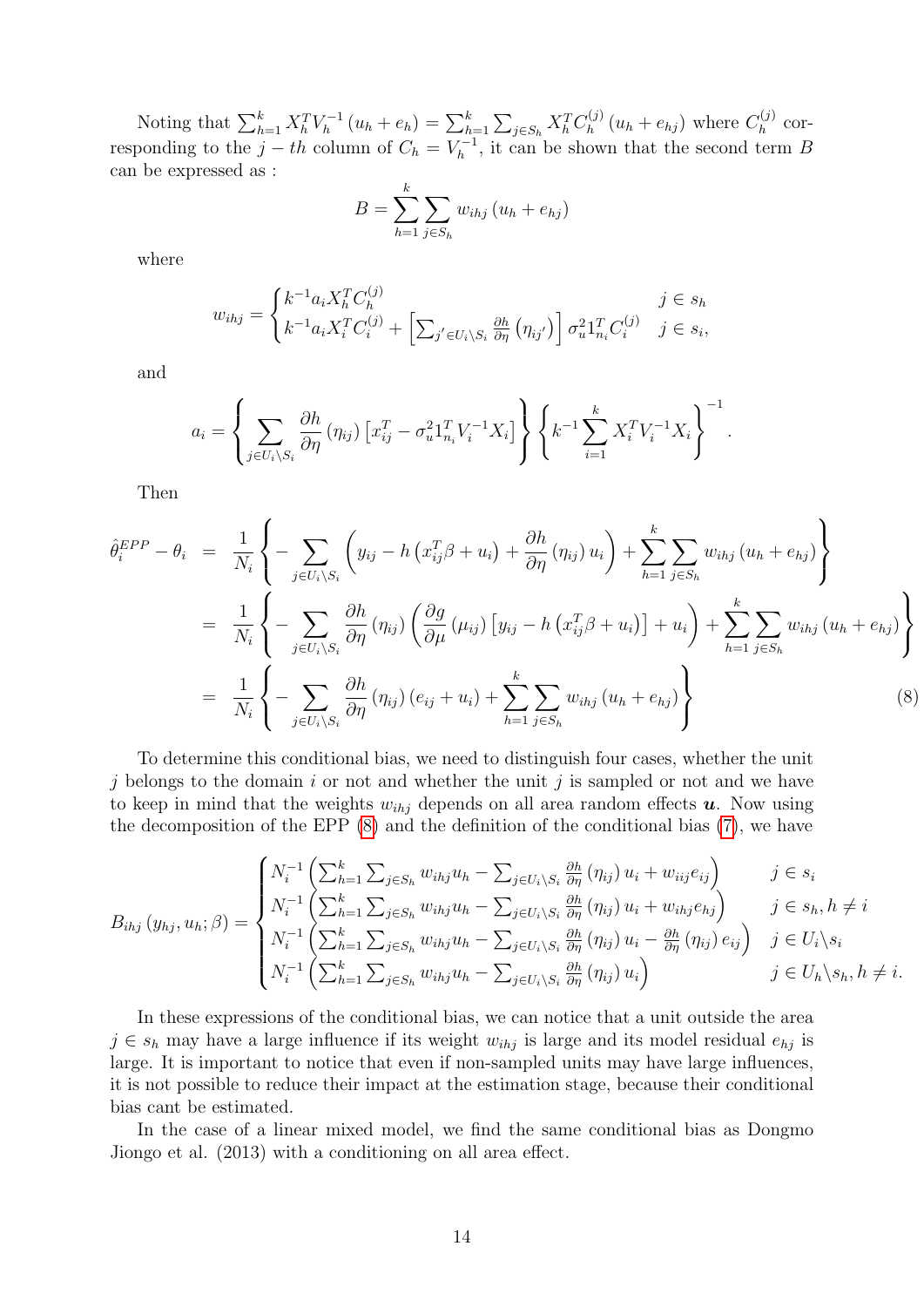### 2.3 Construction of the robust estimator

Now, we can show that the prediction error of the EPP can be approximately written as :

<span id="page-14-0"></span>
$$
\hat{\theta}_i^{EPP} - \theta_i \approx \sum_{h=1}^k \sum_{j \in U_h} B_{ihj} (y_{hj}, u_h; \beta) - \frac{N-1}{N_i} \left[ \sum_{h=1}^k \sum_{j \in S_h} w_{ihj} u_h - \sum_{j \in U_i \backslash S_i} \frac{\partial h}{\partial \eta} (\eta_{ij}) u_i \right].
$$
 (9)

This expression suggests that the conditional bias can be interpreted as a contribution to the prediction error of the area means in the domain i. Following Beaumont et al. (2013) and Dongmo Jiongo et al. (2014), we define a robust predictor of  $\theta_i$  as

<span id="page-14-1"></span>
$$
\hat{\theta}_{i}^{REPP} = \theta_{i} + \sum_{h=1}^{k} \sum_{j \in S_{h}} \phi_{d_{1},d_{2}} \{B_{ihj} (y_{hj}, u_{h}; \beta)\}\n+ \sum_{h=1}^{k} \sum_{j \in U_{h} \setminus S_{h}} B_{ihj} (y_{hj}, u_{h}; \beta)\n- \frac{N-1}{N_{i}} \left[ \sum_{h=1}^{k} \sum_{j \in S_{h}} w_{ihj} u_{h} - \sum_{j \in U_{i} \setminus S_{i}} \frac{\partial h}{\partial \eta} (\eta_{ij}) u_{i} \right]
$$
\n(10)

where

$$
\phi_{d_1,d_2} \{B_{ihj} (y_{hj}, u_h; \beta)\} =
$$
\n
$$
\begin{cases}\nN_i^{-1} \left( \psi_{d1} \{ w_{iij} e_{ij} \} + \psi_{d_2} \left\{ \sum_{h=1}^k \sum_{j \in S_h} w_{ihj} u_h - \sum_{j \in U_i \setminus S_i} \frac{\partial h}{\partial \eta} (\eta_{ij}) u_i \right\} \right) & j \in s_i \\
N_i^{-1} \left( \psi_{d1} \{ w_{ihj} e_{hj} \} + \psi_{d_2} \left\{ \sum_{h=1}^k \sum_{j \in S_h} w_{ihj} u_h - \sum_{j \in U_i \setminus S_i} \frac{\partial h}{\partial \eta} (\eta_{ij}) u_i \right\} \right) & j \in s_h, h \neq i\n\end{cases}
$$

Using the expression [\(9\)](#page-14-0) and [\(10\)](#page-14-1) and choosing  $d_2 = +\infty$ , we have

$$
\hat{\theta}^{EPP} = \hat{\theta}_{i}^{EPP} - \sum_{h=1}^{k} \sum_{j \in S_h} B_{ihj} (y_{hj}, u_h; \beta) + \sum_{h=1}^{k} \sum_{j \in S_h} \phi_{d_1, +\infty} \{B_{ihj} (y_{hj}, u_h; \beta)\}
$$

$$
= \hat{\theta}_{i}^{EPP} - \sum_{h=1}^{k} \sum_{j \in S_h} B'_{ihj} (y_{hj}, u_h; \beta) + \sum_{h=1}^{k} \sum_{j \in S_h} \phi_{d_1, +\infty} \{B'_{ihj} (y_{hj}, u_h; \beta)\}
$$

where

$$
B'_{ihj}(y_{hj}, u_h; \beta) = \begin{cases} N_i^{-1} \psi_{d1} \{w_{iij} e_{ij}\} & j \in s_i \\ N_i^{-1} \psi_{d1} \{w_{ihj} e_{hj}\} & j \in s_h, h \neq i \end{cases}
$$

if the influence of all the sample units is small we have

$$
\phi_{d_1,+\infty}\left\{B'_{ihj}\left(y_{hj},u_h;\beta\right)\right\}=B'_{ihj}\left(y_{hj},u_h;\beta\right),\forall j\in S,
$$

so the summation of the second and third term is close to zero, therefore the robust estimator is close to the non-robust one, i.e the EPP.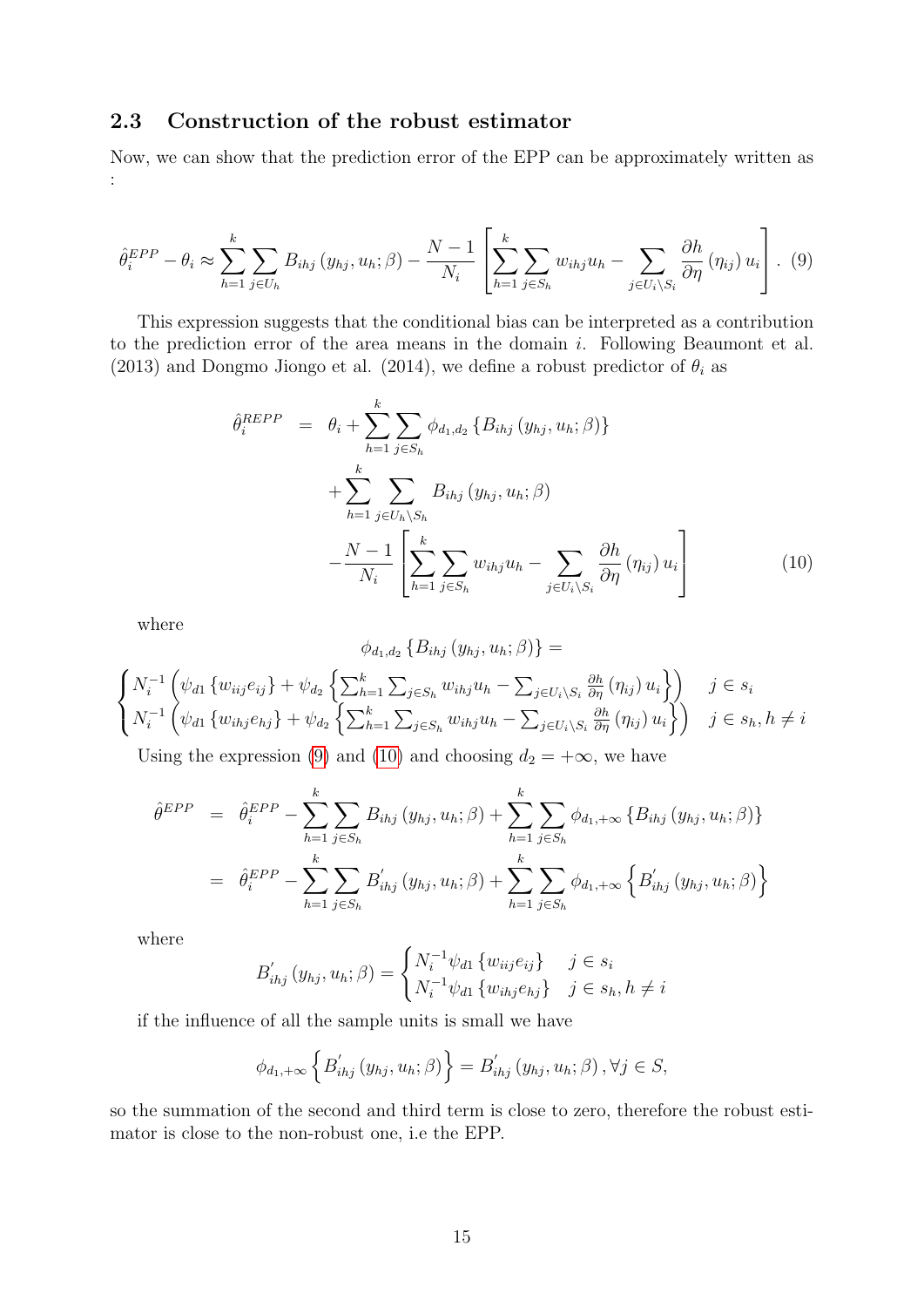We have to determine the tuning constant  $d_1$  which adjust the trade-off between bias and variance. Since, it is not possible to provide an analytic expression for the mean square error of the robust estimator, we choose the constant  $d_1$  which verify a minmax criterion. We can use the same proof as in part 1 to show that the robust estimator construct with the minmax constant can be written as

$$
\hat{\theta}^{EPP} = \hat{\theta}^{EPP}_i - \frac{1}{2}\left(\hat{B}^{'}_{max} + \hat{B}^{'}_{min}\right)
$$

where  $\hat{B}^{\prime}_{max} = \max_{j \in S} \left\{ \hat{B}^{\prime}_{ihj} (y_{hj}, u_h; \beta) \right\}$  and  $\hat{B}^{\prime}_{min} = \min_{j \in S} \left\{ \hat{B}^{\prime}_{ihj} (y_{hj}, u_h; \beta) \right\}$ , where  $\hat{B}_{ihj}'(y_{hj}, u_h; \beta)$  is a suitable estimator of  $B'_{ihj}(y_{hj}, u_h; \beta)$ .

The conditional biases  $B'_{ihj}(y_{hj}, u_h; \beta)$  are unknown since they depend on the model parameters  $(\beta, \Sigma_{es})$ , the random small-area effects u, and the variance of the small area effects  $\sigma_u^2$ . The estimation of these parameters can be carried out by using a combination of Maximum Penalized Quasi-Likelihood (MPQL) for the estimation of  $\beta$  and  $u$ , and REML for the estimation of the variance components (Saei and Chambers, 2003).

## 3 Final remarks

In this paper, we proposed an extension of Beaumont et al. (2013) to a model-based approach with the use of GLM, and we show empirically that the robust estimator perform very well in terms of MSE. We also focus on small area prediction for binary and count data, since it is an challenging problem. We proposed an extension of the results of Dongmo Jiongo et al. (2013) involving the conditional bias to binary and count data. The last part of the work, not presented here, is to test at least empirically the efficiency of the robust estimator compared to the non robust one and the M-quantile estimator proposed by Tzavidis et al. (2013) for count data and Chambers et al. (2014) for binary data. The estimation of the MSE of the proposed robust estimator is still an area of current research.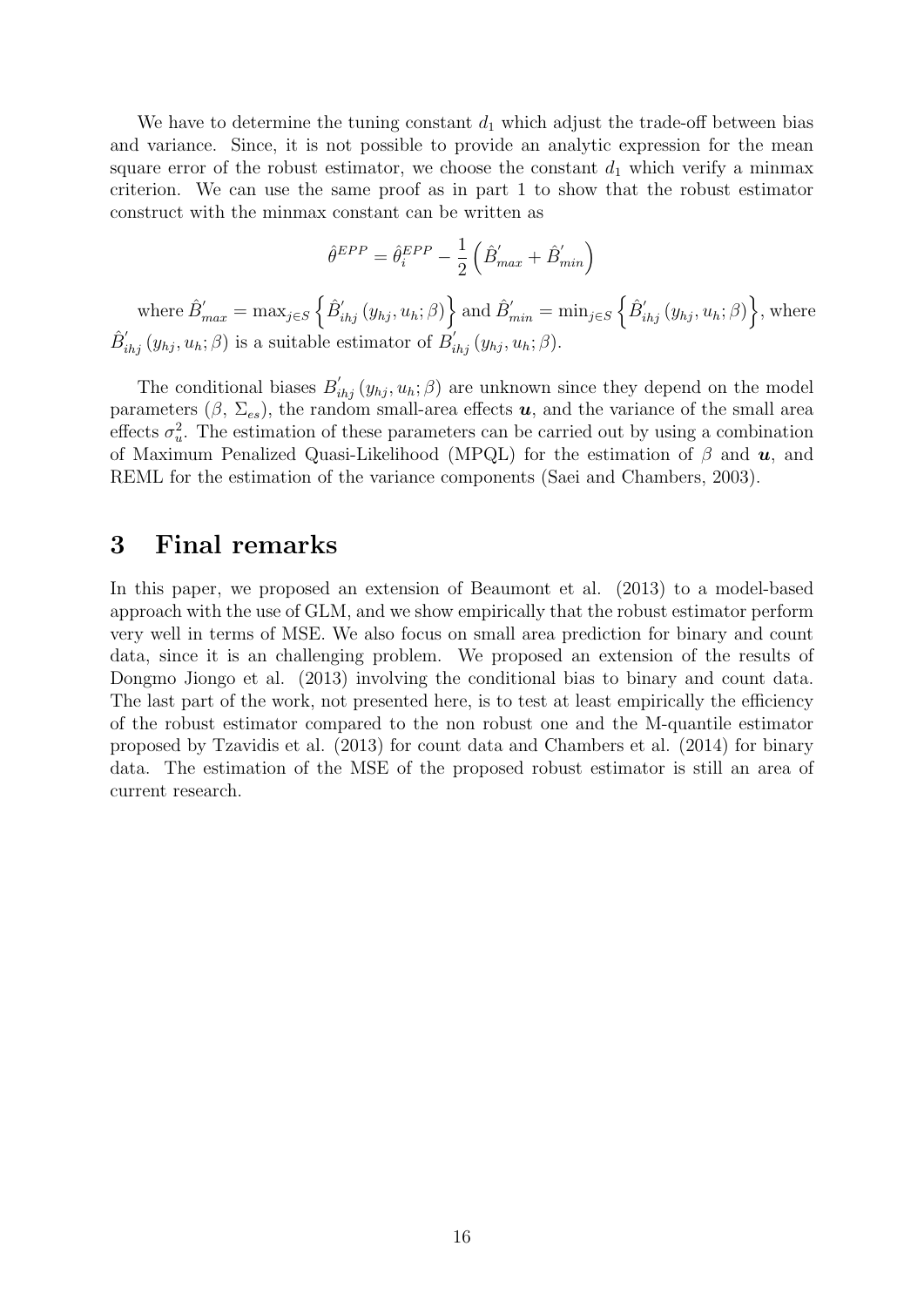## References

- [1] Beaumont, J.-F., Haziza, D., and Ruiz-Gazen, A. A unified approach to robust estimation in finite population sampling. Biometrika (2013), ast010.
- [2] CANTONI, E., AND RONCHETTI, E. Robust inference for generalized linear models. Journal of the American Statistical Association 96, 455 (2001).
- [3] CHAMBERS, R., CHANDRA, H., SALVATI, N., AND TZAVIDIS, N. Outlier robust small area estimation. Journal of the Royal Statistical Society: Series B (Statistical Methodology) 76, 1 (2014), 47–69.
- [4] Chambers, R., and Clark, R. An introduction to model-based survey sampling with applications. Oxford University Press, 2012.
- [5] Chambers, R. L. Outlier robust finite population estimation. Journal of the American Statistical Association 81, 396 (1986), 1063–1069.
- [6] FABRIZI, E., SALVATI, N., PRATESI, M., AND TZAVIDIS, N. Outlier robust modelassisted small area estimation. Biometrical Journal 56, 1 (2014), 157–175.
- [7] Fuller, W. A. Sampling statistics, vol. 560. John Wiley & Sons, 2011.
- [8] Ghosh, M., Natarajan, K., Stroud, T., and Carlin, B. P. Generalized linear models for small-area estimation. Journal of the American Statistical Association 93, 441 (1998), 273–282.
- [9] GONZÁLEZ-MANTEIGA, W., LOMBARDÍA, M. J., MOLINA, I., MORALES, D., AND SANTAMARÍA, L. Estimation of the mean squared error of predictors of small area linear parameters under a logistic mixed model. Computational statistics  $\mathcal{C}$  data analysis 51, 5 (2007), 2720–2733.
- [10] Jiang, J. Empirical best prediction for small-area inference based on generalized linear mixed models. Journal of Statistical Planning and Inference 111, 1 (2003), 117–127.
- [11] Jiang, J., and Lahiri, P. Empirical best prediction for small area inference with binary data. Annals of the Institute of Statistical Mathematics 53, 2 (2001), 217–243.
- [12] Jiongo, V. D., Haziza, D., and Duchesne, P. Controlling the bias of robust small-area estimators. Biometrika (2013), ast030.
- [13] McCulloch, C. E., AND NEUHAUS, J. M. Generalized linear mixed models. Wiley Online Library, 2001.
- [14] Rao, J. N. Small area estimation, vol. 331. John Wiley & Sons, 2005.
- [15] SAEI, A., AND CHAMBERS, R. Small area estimation under linear and generalized linear mixed models with time and area effects.
- [16] SCHALL, R. Estimation in generalized linear models with random effects. *Biometrika* 78, 4 (1991), 719–727.